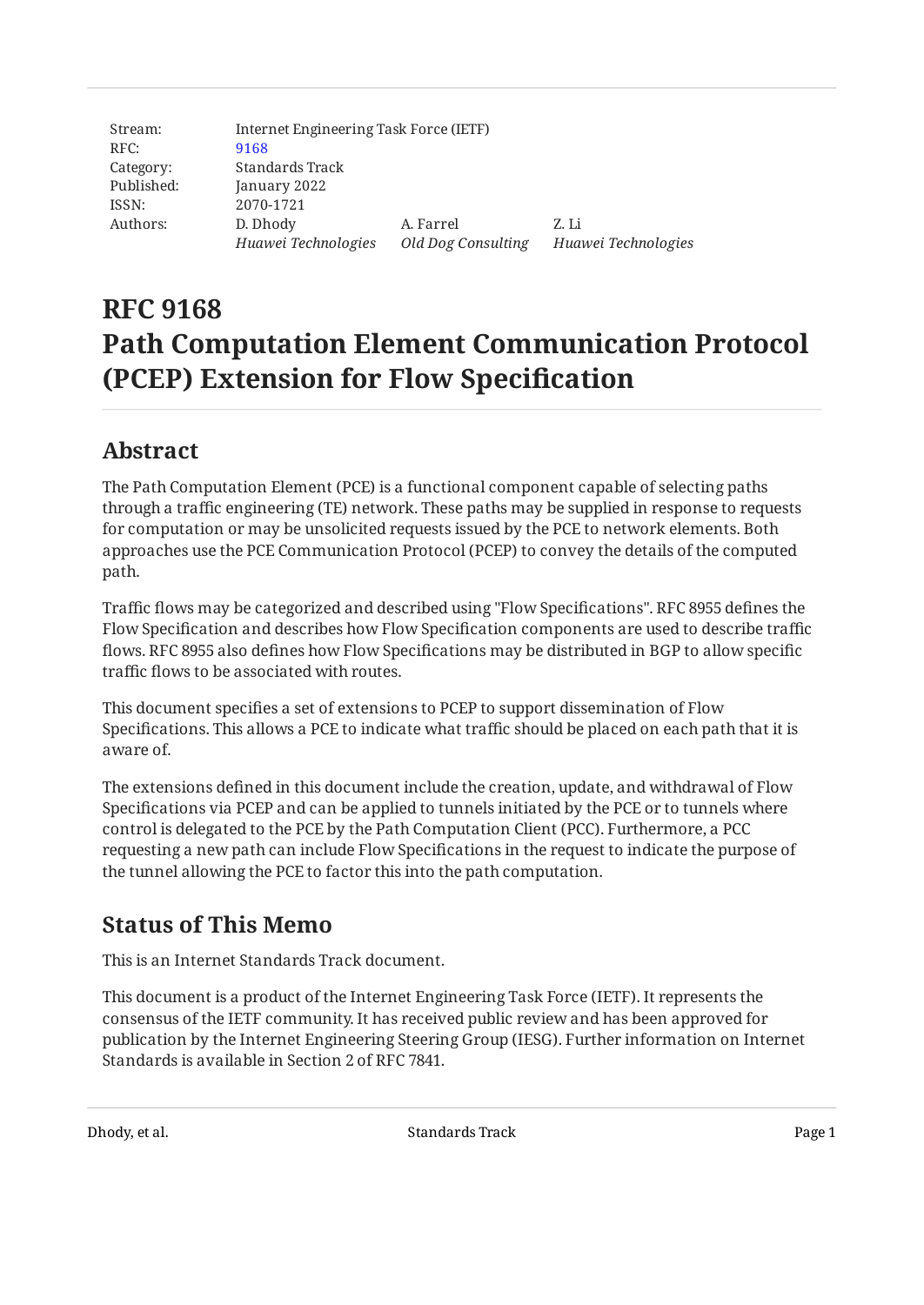Information about the current status of this document, any errata, and how to provide feedback on it may be obtained at [https://www.rfc-editor.org/info/rfc9168.](https://www.rfc-editor.org/info/rfc9168)

# <span id="page-1-0"></span>**[Copyright Notice](#page-1-0)**

Copyright (c) 2022 IETF Trust and the persons identified as the document authors. All rights reserved.

This document is subject to BCP 78 and the IETF Trust's Legal Provisions Relating to IETF Documents (<https://trustee.ietf.org/license-info>) in effect on the date of publication of this document. Please review these documents carefully, as they describe your rights and restrictions with respect to this document. Code Components extracted from this document must include Revised BSD License text as described in Section 4.e of the Trust Legal Provisions and are provided without warranty as described in the Revised BSD License.

# <span id="page-1-1"></span>**[Table of Contents](#page-1-1)**

- [1](#page-3-0). [Introduction](#page-3-0)
- [2](#page-4-0). [Terminology](#page-4-0)
- [3](#page-5-0). [Procedures for PCE Use of Flow Speci](#page-5-0)fications
	- [3.1.](#page-5-1) [Context for PCE Use of Flow Speci](#page-5-1)fications
	- [3.2.](#page-5-2) [Elements of the Procedure](#page-5-2)
		- [3.2.1](#page-6-0). [Capability Advertisement](#page-6-0)
			- [3.2.1.1.](#page-6-1) [PCEP Open Message](#page-6-1)
			- [3.2.1.2.](#page-6-2) [IGP PCE Capabilities Advertisement](#page-6-2)
		- [3.2.2](#page-6-3). [Dissemination Procedures](#page-6-3)
		- [3.2.3](#page-7-0). Flow Specifi[cation Synchronization](#page-7-0)
- [4](#page-8-0). [PCE FlowSpec Capability TLV](#page-8-0)
- [5](#page-8-1). [PCEP FLOWSPEC Object](#page-8-1)
- [6](#page-10-0). [Flow Filter TLV](#page-10-0)
- [7](#page-11-0). Flow Specifi[cation TLVs](#page-11-0)
- [8](#page-13-0). [Detailed Procedures](#page-13-0)
	- [8.1.](#page-13-1) [Default Behavior and Backward Compatibility](#page-13-1)
	- [8.2.](#page-14-0) [Composite Flow Speci](#page-14-0)fications
	- [8.3.](#page-14-1) [Modifying Flow Speci](#page-14-1)fications
	- [8.4.](#page-14-2) [Multiple Flow Speci](#page-14-2)fications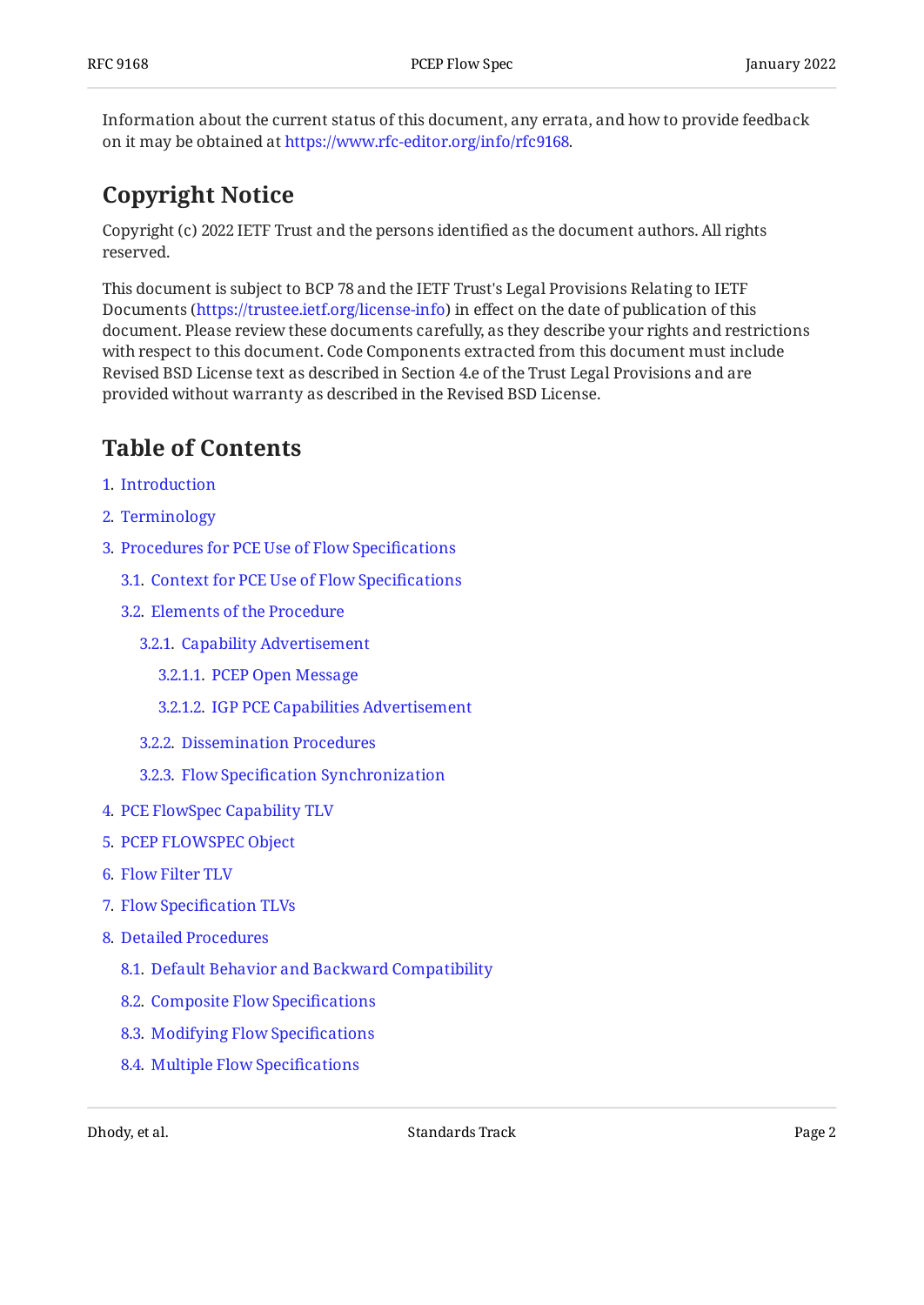- [8.5.](#page-14-3) [Adding and Removing Flow Speci](#page-14-3)fications
- [8.6.](#page-15-0) [VPN Identi](#page-15-0)fiers
- [8.7.](#page-15-1) [Priorities and Overlapping Flow Speci](#page-15-1)fications
- [9](#page-16-0). [PCEP Messages](#page-16-0)
- [10](#page-18-0). [IANA Considerations](#page-18-0)
	- [10.1.](#page-19-0) [PCEP Objects](#page-19-0)
		- [10.1.1.](#page-19-1) [PCEP FLOWSPEC Object Flag Field](#page-19-1)
	- [10.2.](#page-19-2) [PCEP TLV Type Indicators](#page-19-2)
	- [10.3.](#page-20-0) Flow Specifi[cation TLV Type Indicators](#page-20-0)
	- [10.4.](#page-20-1) [PCEP Error Codes](#page-20-1)
	- [10.5.](#page-21-0) [PCE Capability Flag](#page-21-0)
- [11](#page-21-1). [Security Considerations](#page-21-1)
- [12](#page-22-0). [Manageability Considerations](#page-22-0)
	- [12.1.](#page-22-1) [Management of Multiple Flow Speci](#page-22-1)fications
	- [12.2.](#page-23-0) [Control of Function through Con](#page-23-0)figuration and Policy
	- [12.3.](#page-23-1) [Information and Data Models](#page-23-1)
	- [12.4.](#page-23-2) [Liveness Detection and Monitoring](#page-23-2)
	- [12.5.](#page-23-3) [Verifying Correct Operation](#page-23-3)
	- [12.6.](#page-24-0) [Requirements for Other Protocols and Functional Components](#page-24-0)
	- [12.7.](#page-24-1) [Impact on Network Operation](#page-24-1)
- [13](#page-24-2). [References](#page-24-2)
	- [13.1.](#page-24-3) [Normative References](#page-24-3)
	- [13.2.](#page-25-0) [Informative References](#page-25-0)

[Acknowledgements](#page-26-0)

**[Contributors](#page-27-0)** 

[Authors' Addresses](#page-28-0)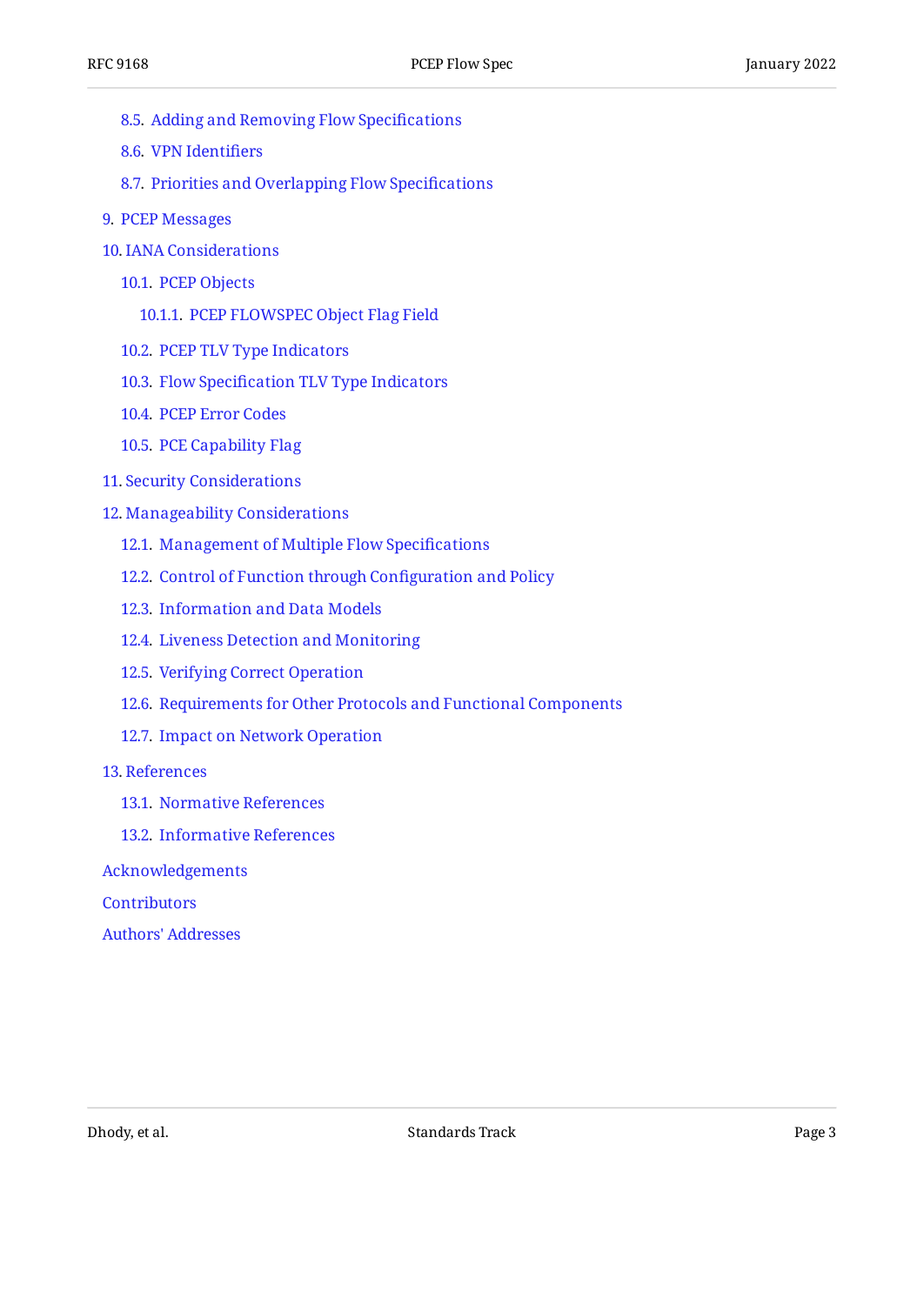# <span id="page-3-0"></span>**[1. Introduction](#page-3-0)**

[[RFC4655\]](#page-25-1) defines the Path Computation Element (PCE), a functional component capable of computing paths for use in traffic engineering networks. PCE was originally conceived for use in Multiprotocol Label Switching (MPLS) for traffic engineering (TE) networks to derive the routes of Label Switched Paths (LSPs). However, the scope of PCE was quickly extended to make it applicable to networks controlled by Generalized MPLS (GMPLS), and more recent work has brought other traffic engineering technologies and planning applications into scope (for example, Segment Routing (SR) [RFC8664]).

[[RFC5440\]](#page-24-4) describes the PCE Communication Protocol (PCEP). PCEP defines the communication between a Path Computation Client (PCC) and a PCE, or between PCE and PCE, enabling computation of the path for MPLS-TE LSPs.

Stateful PCE [RFC8231] specifies a set of extensions to PCEP to enable control of TE-LSPs by a PCE that retains state about the LSPs provisioned in the network (a stateful PCE). [RFC8281] describes  $\,$ the setup, maintenance, and teardown of LSPs initiated by a stateful PCE without the need for local configuration on the PCC, thus allowing for a dynamic network that is centrally controlled. [[RFC8283\]](#page-26-2) introduces the architecture for PCE as a central controller and describes how PCE can be viewed as a component that performs computation to place "flows" within the network and decide how these flows are routed.

The description of traffic flows by the combination of multiple Flow Specification components and their dissemination as traffic flow specifications (Flow Specifications) is described for BGP in [[RFC8955\]](#page-25-3). In BGP, a Flow Specification is comprised of traffic filtering rules and is associated with actions to perform on the packets that match the Flow Specification. The BGP routers that receive a Flow Specification can classify received packets according to the traffic filtering rules and can direct packets based on the associated actions.

When a PCE is used to initiate tunnels (such as TE-LSPs or SR paths) using PCEP, it is important that the head end of the tunnels understands what traffic to place on each tunnel. The data flows intended for a tunnel can be described using Flow Specification components. When PCEP is in use for tunnel initiation, it makes sense for that same protocol to be used to distribute the Flow Specification components that describe what data is to flow on those tunnels.

This document specifies a set of extensions to PCEP to support dissemination of Flow Specification components. We term the description of a traffic flow using Flow Specification components as a "Flow Specification". This term is conceptually the same as the term used in [[RFC8955\]](#page-25-3); however, no mechanism is provided to distribute an action associated with the Flow Specification because there is only one action that is applicable in the PCEP context (that is, directing the matching traffic to the identified LSP).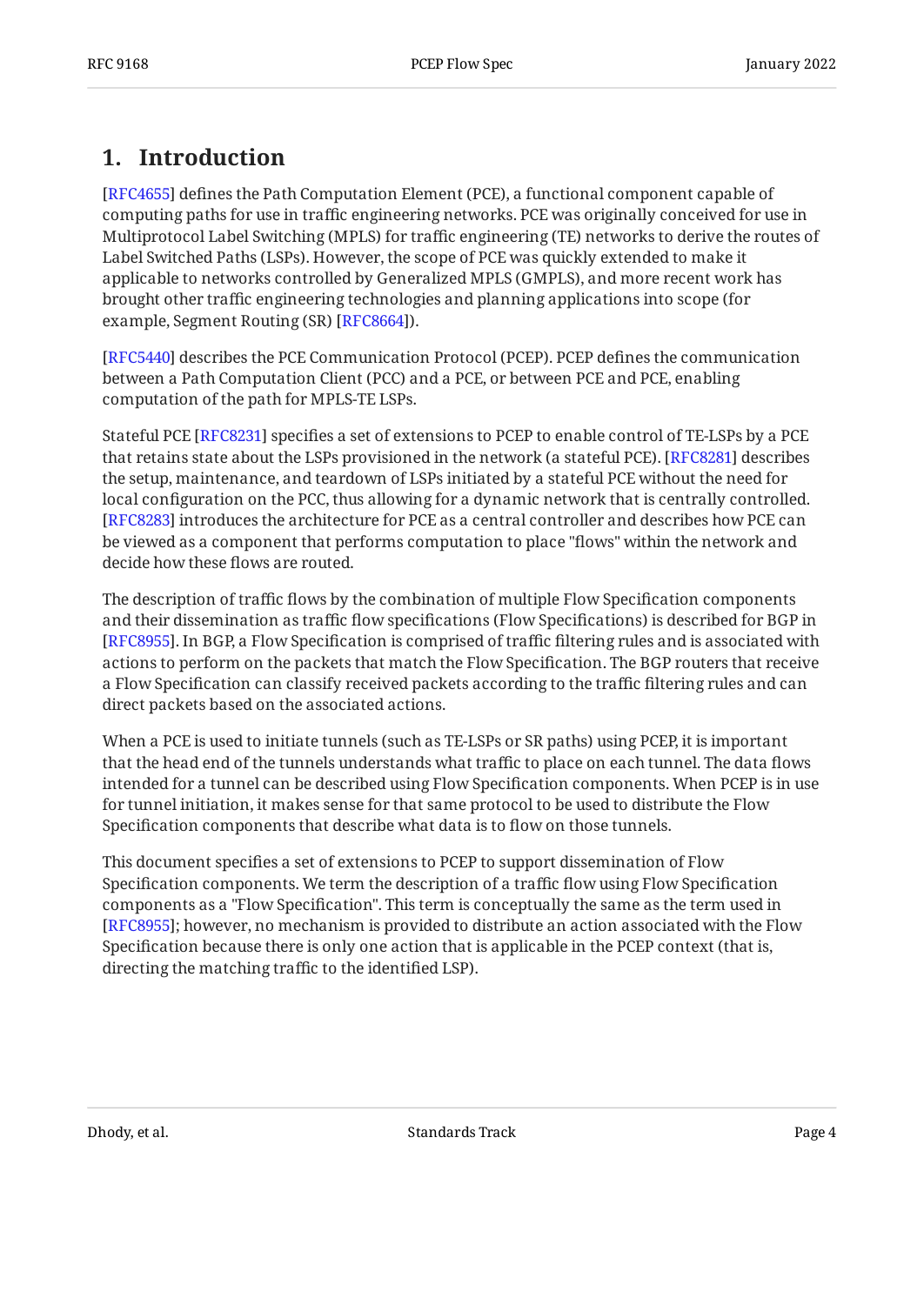The extensions defined in this document include the creation, update, and withdrawal of Flow Specifications via PCEP and can be applied to tunnels initiated by the PCE or to tunnels where control is delegated to the PCE by the PCC. Furthermore, a PCC requesting a new path can include Flow Specifications in the request to indicate the purpose of the tunnel allowing the PCE to factor this into the path computation.

Flow Specifications are carried in TLVs within a new object called the FLOWSPEC object defined in this document. The flow filtering rules indicated by the Flow Specifications are mainly defined by BGP Flow Specifications.

Note that PCEP-installed Flow Specifications are intended to be installed only at the head end of the LSP to which they direct traffic. It is acceptable (and potentially desirable) that other routers in the network have Flow Specifications installed that match the same traffic but direct it onto different routes or to different LSPs. Those other Flow Specifications may be installed using the PCEP extensions defined in this document, distributed using BGP per [\[RFC8955\]](#page-25-3), or configured using manual operations. Since this document is about PCEP-installed Flow Specifications, those other Flow Specifications at other routers are out of scope. In this context, however, it is worth noting that changes to the wider routing system (such as the distribution and installation of BGP Flow Specifications, or fluctuations in the IGP link state database) might mean that traffic matching the PCEP Flow Specification never reaches the head end of the LSP at which the PCEP Flow Specification has been installed. This may or may not be desirable according to the operator's traffic engineering and routing policies and is particularly applicable at LSPs that do not have their head ends at the ingress edge of the network, but it is not an effect that this document seeks to address.

## <span id="page-4-0"></span>**[2. Terminology](#page-4-0)**

The key words "MUST", "MUST NOT", "REQUIRED", "SHALL", "SHALL NOT", "SHOULD", "SHOULD NOT", "**RECOMMENDED", "NOT RECOMMENDED", "MAY",** and "OPTIONAL" in this document are to be interpreted as described in BCP 14 [RFC2119] [RFC8174] when, and only when, they appear in all capitals, as shown here.

This document uses the following terms defined in [[RFC5440\]](#page-24-4): PCC, PCE, and PCEP Peer.  $\,$ 

The following term from [RFC8955] is used frequently throughout this document:

A Flow Specification is an n-tuple consisting of several matching criteria that can be applied to IP traffic. A given IP packet is said to match the defined Flow Specification if it matches all the specified criteria.

[[RFC8955\]](#page-25-3) also states that "[a] given Flow Specification may be associated with a set of attributes"  $\,$ and that "...attributes can be used to encode a set of predetermined actions." However, in the context of this document, no action is explicitly specified as associated with the Flow Specification since the action of forwarding all matching traffic onto the associated path is implicit.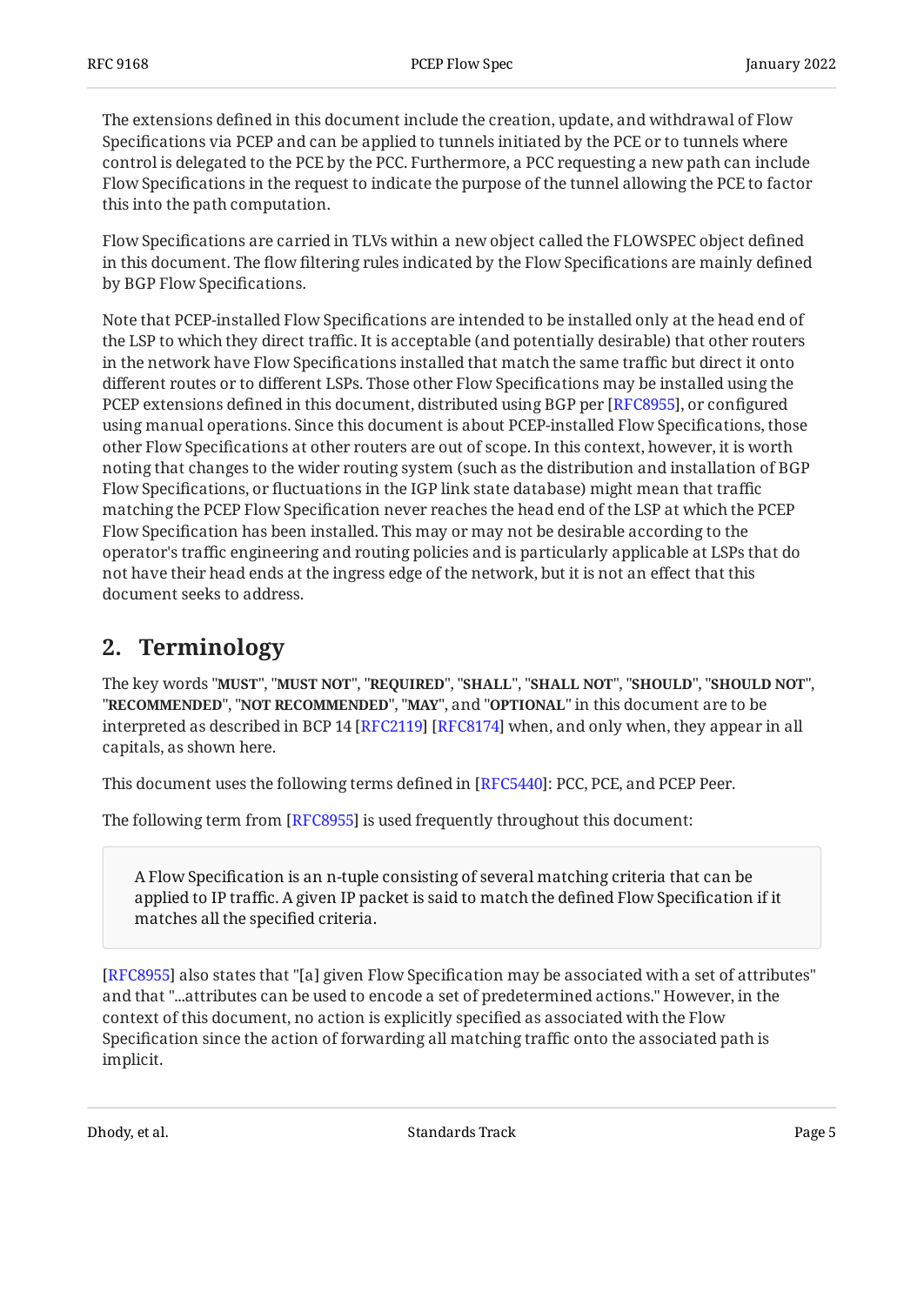How an implementation decides to filter traffic that matches a Flow Specification does not form part of this specification, but a flag is provided to indicate whether the sender of a PCEP message that includes a Flow Specification intends it to be installed as a Longest Prefix Match (LPM) route or as a Flow Specification policy.

<span id="page-5-0"></span>This document uses the terms "stateful PCE" and "active PCE" as advocated in [RFC7399].

# <span id="page-5-1"></span>**[3. Procedures for PCE Use of Flow Speci](#page-5-0)fications**

### **[3.1. Context for PCE Use of Flow Speci](#page-5-1)fications**

In the PCE architecture, there are five steps in the setup and use of LSPs:

- 1. Decide which LSPs to set up. The decision may be made by a user, by a PCC, or by the PCE. There can be a number of triggers for this, including user intervention and dynamic response to changes in traffic demands.
- Decide what properties to assign to an LSP. This can include bandwidth reservations, 2. priorities, and the Differentiated Services Code Point (DSCP) (i.e., MPLS Traffic Class field). This function is also determined by user configuration or in response to predicted or observed traffic demands.
- 3. Decide what traffic to put on the LSP. This is effectively determining which traffic flows to assign to which LSPs; practically, this is closely linked to the first two decisions listed above.
- Cause the LSP to be set up and modified to have the right characteristics. This will usually 4. involve the PCE advising or instructing the PCC at the head end of the LSP, and the PCC will then signal the LSP across the network.
- Tell the head end of the LSP what traffic to put on the LSP. This may happen after or at the 5. same time as the LSP is set up. This step is the subject of this document.

### <span id="page-5-2"></span>**[3.2. Elements of the Procedure](#page-5-2)**

There are three elements in the procedure:

- A PCE and a PCC must be able to indicate whether or not they support the use of Flow 1. Specifications.
- A PCE or PCC must be able to include Flow Specifications in PCEP messages with a clear 2. understanding of the applicability of those Flow Specifications in each case. This includes whether the use of such information is mandatory, constrained, or optional and how overlapping Flow Specifications will be resolved.
- Flow Specification information/state must be synchronized between PCEP peers so that, on 3. recovery, the peers have the same understanding of which Flow Specifications apply just as is requiredin the case of stateful PCE and LSP delegation (see Section 5.6 of [RFC8231]).

The following subsections describe these points.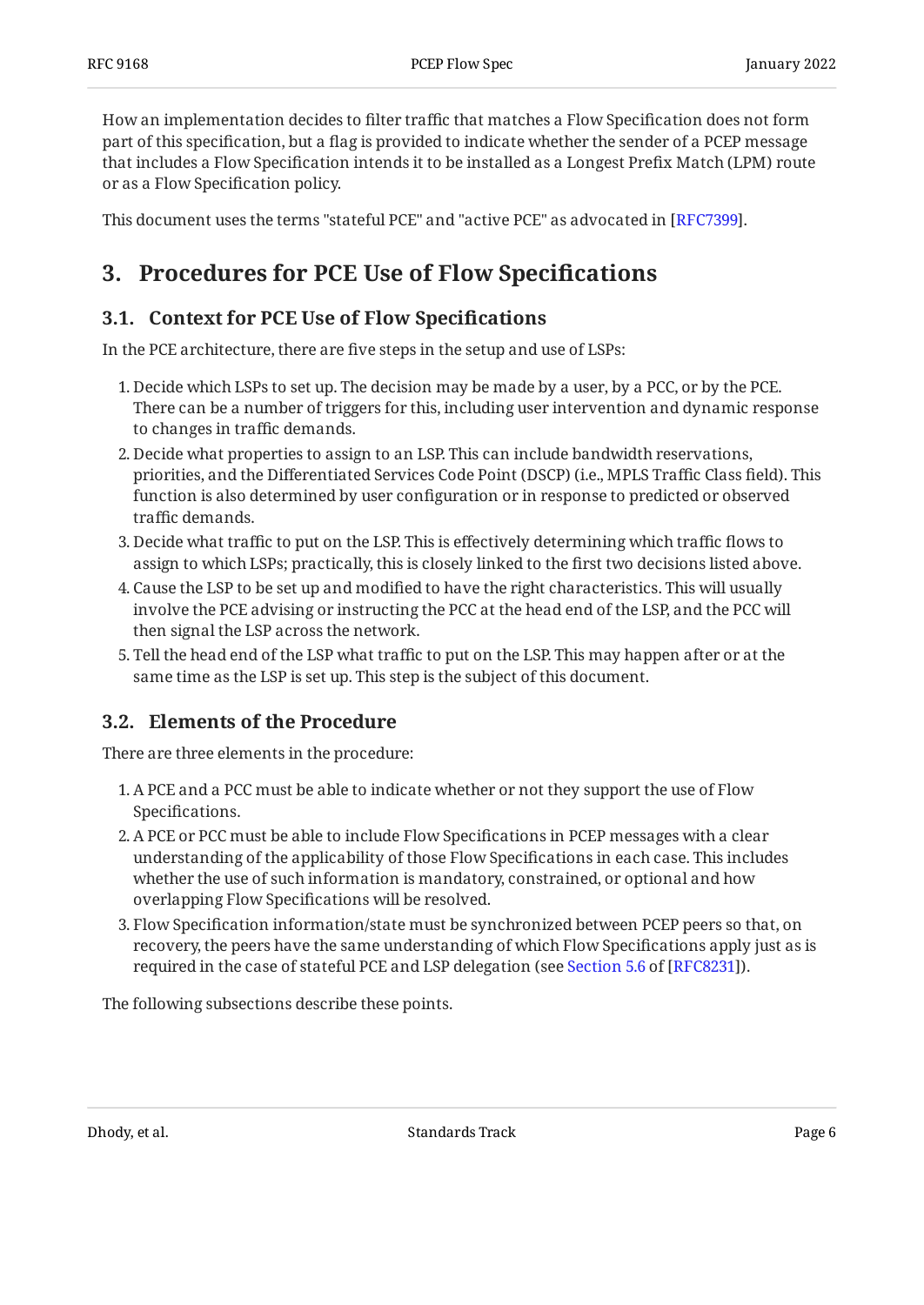#### <span id="page-6-0"></span>**[3.2.1. Capability Advertisement](#page-6-0)**

As with most PCEP capability advertisements, the ability to support Flow Specifications can be indicated in the PCEP Open message or in IGP PCE capability advertisements.

#### <span id="page-6-1"></span>**[3.2.1.1. PCEP Open Message](#page-6-1)**

During PCEP session establishment, a PCC or PCE that supports the procedures described in this document announces this fact by including the PCE FlowSpec Capability TLV (described in [Section 4\)](#page-8-0) in the OPEN object carried in the PCEP Open message.

The presence of the PCE FlowSpec Capability TLV in the OPEN object in a PCE's Open message indicates that the PCE can distribute FlowSpecs to PCCs and can receive FlowSpecs in messages from PCCs.

The presence of the PCE FlowSpec Capability TLV in the OPEN object in a PCC's Open message indicates that the PCC supports the FlowSpec functionality described in this document.

If either one of a pair of PCEP peers does not include the PCE FlowSpec Capability TLV in the OPEN object in its Open message, then the other peer **MUST NOT** include a FLOWSPEC object in any PCEP message sent to the peer. If a FLOWSPEC object is received when support has not been indicated, the receiver will respond with a PCErr message reporting the objects containing the FlowSpec as described in [RFC5440]: that is, it will use "Unknown Object" if it does not support this specification and "Not supported object" if it supports this specification but has not chosen to support FLOWSPEC objects on this PCEP session.

#### <span id="page-6-2"></span>**[3.2.1.2. IGP PCE Capabilities Advertisement](#page-6-2)**

The ability to advertise support for PCEP and PCE features in IGP advertisements is provided for OSPF in [[RFC5088\]](#page-25-4) and for IS-IS in [[RFC5089\]](#page-26-4). The mechanism uses the PCE Discovery TLV, which has a PCE-CAP-FLAGS sub-TLV containing bit flags, each of which indicates support for a different feature.

This document defines a new PCE-CAP-FLAGS sub-TLV bit, the FlowSpec Capable flag (bit number 16). Setting the bit indicates that an advertising PCE supports the procedures defined in this document.

Note that while PCE FlowSpec capability may be advertised during discovery, PCEP speakers that wish to use Flow Specification in PCEP **MUST** negotiate PCE FlowSpec capability during PCEP session setup, as specified in [Section 3.2.1.1.](#page-6-1) A PCC **MAY** initiate PCE FlowSpec capability negotiation at PCEP session setup even if it did not receive any IGP PCE capability advertisement, and a PCEP peer that advertised support for FlowSpec in the IGP is not obliged to support these procedures on any given PCEP session.

#### <span id="page-6-3"></span>**[3.2.2. Dissemination Procedures](#page-6-3)**

This section describes the procedures to support Flow Specifications in PCEP messages.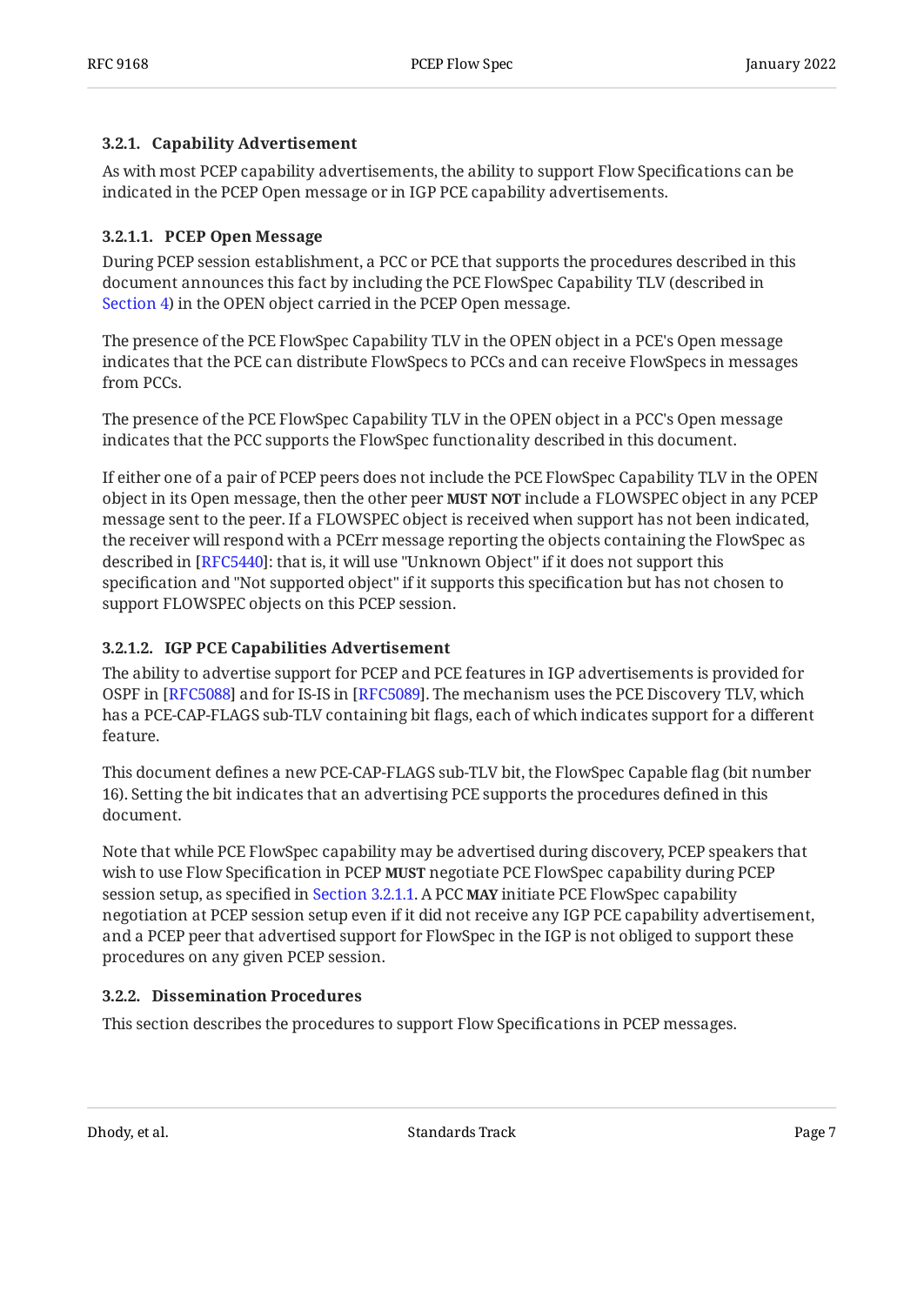The primary purpose of distributing Flow Specification information is to allow a PCE to indicate to a PCC what traffic it should place on a path (such as an LSP or an SR path). This means that the Flow Specification may be included in:

- $\bullet$  PCInitiate messages so that an active PCE can indicate the traffic to place on a path at the time that the PCE instantiates the path.
- $\bullet$  PCUpd messages so that an active PCE can indicate or change the traffic to place on a path that has already been set up.
- $\bullet$  PCRpt messages so that a PCC can report the traffic that the PCC will place on the path.
- $\bullet$  PCReq messages so that a PCC can indicate what traffic it plans to place on a path when it requests that the PCE perform a computation in case that information aids the PCE in its work.
- $\bullet$  PCRep messages so that a PCE that has been asked to compute a path can suggest which traffic could be placed on a path that a PCC may be about to set up.
- $\bullet$  PCErr messages so that issues related to paths and the traffic they carry can be reported to the PCE by the PCC and problems with other PCEP messages that carry Flow Specifications can be reported.

To carry Flow Specifications in PCEP messages, this document defines a new PCEP object called the "PCEP FLOWSPEC object". The object is **OPTIONAL** in the messages described above and **MAY** appear more than once in each message.

To describe a traffic flow, the PCEP FLOWSPEC object carries a Flow Filter TLV.

The inclusion of multiple PCEP FLOWSPEC objects allows multiple traffic flows to be placed on a single path.

Once a PCE and PCC have established that they can both support the use of Flow Specifications in PCEP messages, such information may be exchanged at any time for new or existing paths.

The application and prioritization of Flow Specifications are described in [Section 8.7.](#page-15-1)

As per [RFC8231], any attributes of the path received from a PCE are subject to the PCC's local policy. This holds true for the Flow Specifications as well.

#### <span id="page-7-0"></span>**[3.2.3. F](#page-7-0)low Specifi[cation Synchronization](#page-7-0)**

The Flow Specifications are carried along with the LSP state information as per [\[RFC8231](#page-24-5)], making the Flow Specifications part of the LSP database (LSP-DB). Thus, the synchronization of the Flow Specification information is done as part of LSP-DB synchronization. This may be achieved using normal state synchronization procedures as described in [RFC8231] or enhanced state synchronization procedures as defined in [RFC8232].

The approach selected will be implementation and deployment specific and will depend on issues such as how the databases are constructed and what level of synchronization support is needed.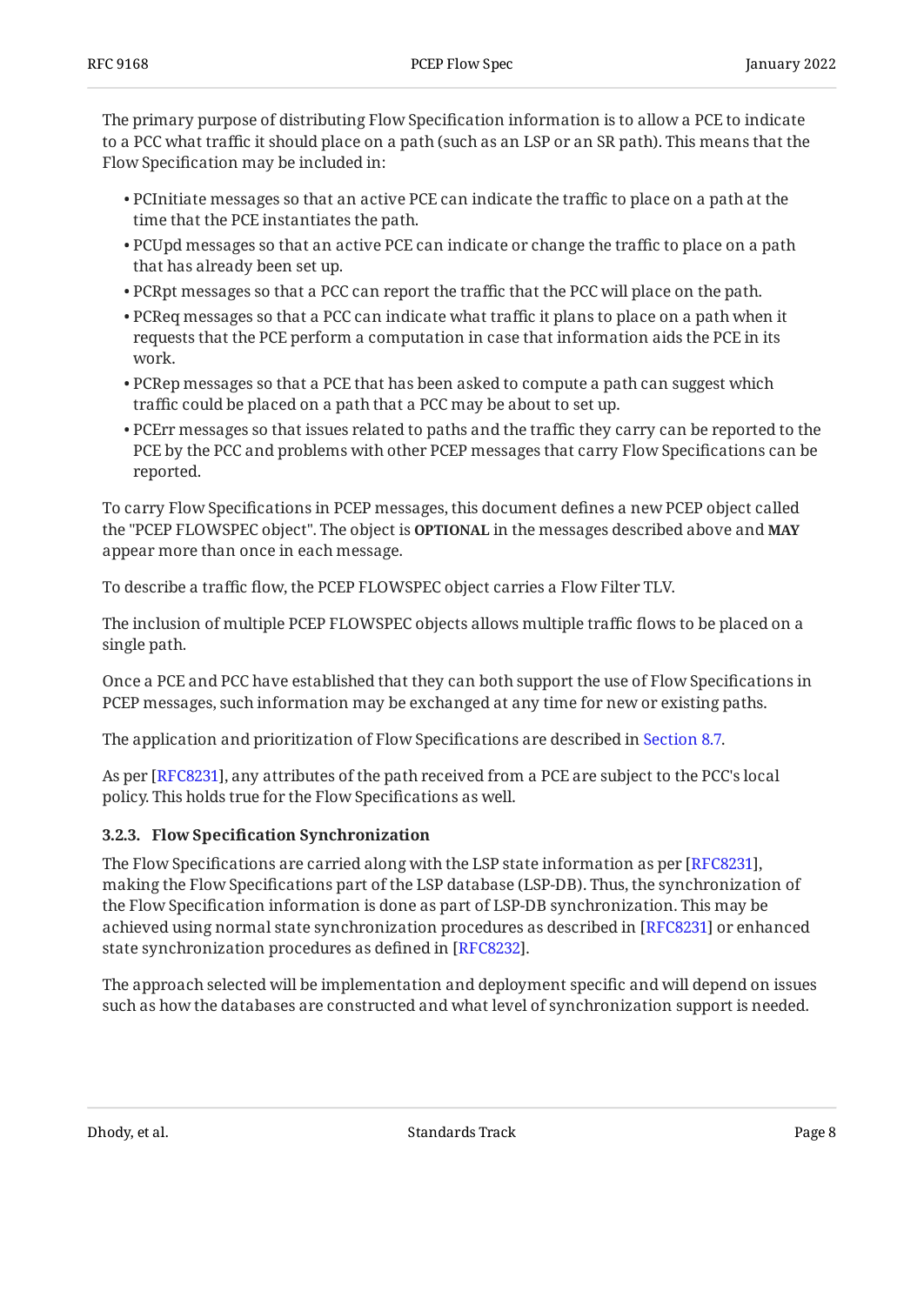# <span id="page-8-0"></span>**[4. PCE FlowSpec Capability TLV](#page-8-0)**

The PCE-FLOWSPEC-CAPABILITY TLV is an optional TLV that can be carried in the OPEN object [[RFC5440\]](#page-24-4) to exchange the PCE FlowSpec capabilities of the PCEP speakers.

The format of the PCE-FLOWSPEC-CAPABILITY TLV follows the format of all PCEP TLVs as defined in [RFC5440] and is shown in [Figure 1.](#page-8-2)

```
0 1 2 3
 0 1 2 3 4 5 6 7 8 9 0 1 2 3 4 5 6 7 8 9 0 1 2 3 4 5 6 7 8 9 0 1
+-+-+-+-+-+-+-+-+-+-+-+-+-+-+-+-+-+-+-+-+-+-+-+-+-+-+-+-+-+-+-+-+
      | Type=51 | Length=2 |
+-+-+-+-+-+-+-+-+-+-+-+-+-+-+-+-+-+-+-+-+-+-+-+-+-+-+-+-+-+-+-+-+
                 | Value=0 | Padding |
+---------------------------------------------------------------+
```
*[Figure 1: PCE-FLOWSPEC-CAPABILITY TLV Format](#page-8-2)* 

The type of the PCE-FLOWSPEC-CAPABILITY TLV is 51, and it has a fixed length of 2 octets. The Value field **MUST** be set to 0 and **MUST** be ignored on receipt. The two bytes of padding **MUST** be set to zero and ignored on receipt.

<span id="page-8-1"></span>The inclusion of this TLV in an OPEN object indicates that the sender can perform FlowSpec handling as defined in this document.

# **[5. PCEP FLOWSPEC Object](#page-8-1)**

The PCEP FLOWSPEC object defined in this document is compliant with the PCEP object format defined in [RFC5440]. It is **OPTIONAL** in the PCReq, PCRep, PCErr, PCInitiate, PCRpt, and PCUpd messages and **MAY** be present zero, one, or more times. Each instance of the object specifies a separate traffic flow.

The PCEP FLOWSPEC object **MAY** carry a FlowSpec filter rule encoded in a Flow Filter TLV as defined in [Section 6.](#page-10-0)

The FLOWSPEC Object-Class is 43 (to be assigned by IANA).

The FLOWSPEC Object-Type is 1.

<span id="page-8-3"></span>The format of the body of the PCEP FLOWSPEC object is shown in [Figure 2.](#page-9-0)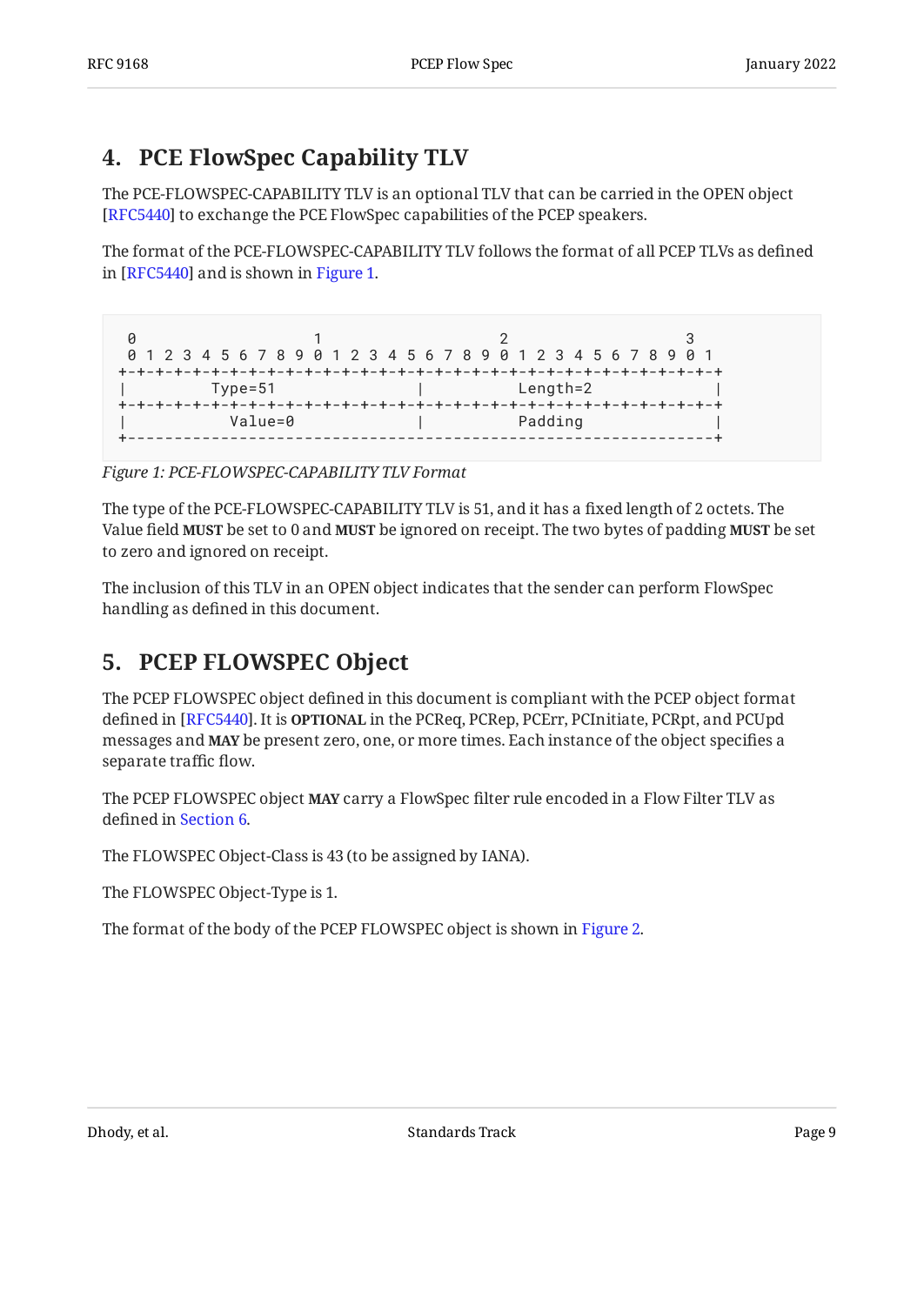<span id="page-9-0"></span>

*[Figure 2:](#page-9-0) [PCEP FLOWSPEC Object Body Format](#page-8-3)* 

- FS-ID (32 bits): A PCEP-specific identifier for the FlowSpec information. A PCE or PCC creates an FS-ID for each FlowSpec that it originates, and the value is unique within the scope of that PCE or PCC and is constant for the lifetime of a PCEP session. All subsequent PCEP messages can identify the FlowSpec using the FS-ID. The values 0 and 0xFFFFFFFF are reserved and **MUST NOT** be used. Note that [NUMERIC-IDS-SEC] gives advice on assigning transient numeric identifiers such as the FS-ID so as to minimize security risks.
- AFI (16 bits): Address Family Identifier as used in BGP [\[RFC4760](#page-24-8)] (AFI=1 for IPv4 or VPNv4, AFI=2 for IPv6 and VPNv6 as per [[RFC8956\]](#page-25-7)).

Reserved (8 bits): MUST be set to zero on transmission and ignored on receipt.

Flags (8 bits): Two flags are currently assigned:

- R bit: The Remove bit is set when a PCEP FLOWSPEC object is included in a PCEP message to indicate removal of the Flow Specification from the associated tunnel. If the bit is clear, the Flow Specification is being added or modified.
- L bit: The Longest Prefix Match (LPM) bit is set to indicate that the Flow Specification is to be installed as a route subject to LPM forwarding. If the bit is clear, the Flow Specification described by the Flow Filter TLV (see [Section 6\)](#page-10-0) is to be installed as a Flow Specification. If the bit is set, only Flow Specifications that describe IPv4 or IPv6 destinations are meaningful in the Flow Filter TLV, and others are ignored. If the L is set and the receiver does not support the use of Flow Specifications that are present in the Flow Filter TLV for the installation of a route subject to LPM forwarding, then the PCEP peer **MUST** respond with a PCErr message with Error-Type 30 (FlowSpec Error) and Error-value 5 (Unsupported LPM Route).

Unassigned bits MUST be set to zero on transmission and ignored on receipt.

If the PCEP speaker receives a message with the R bit set in the FLOWSPEC object and the Flow Specification identified with an FS-ID does not exist, it **MUST** generate a PCErr with Error-Type 30 (FlowSpec Error) and Error-value 4 (Unknown FlowSpec).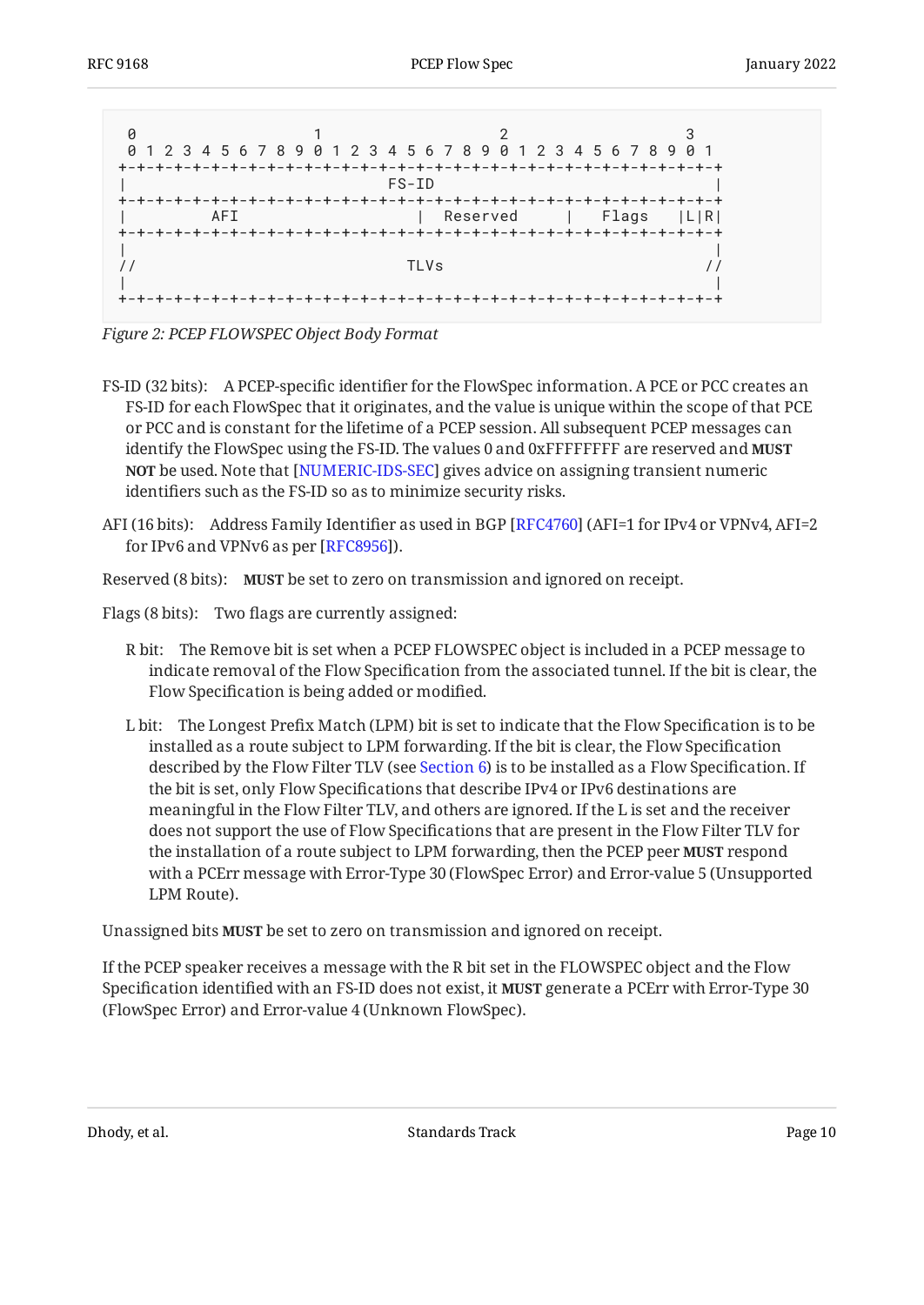If the PCEP speaker does not understand or support the AFI in the FLOWSPEC message, the PCEP peer **MUST** respond with a PCErr message with Error-Type 30 (FlowSpec Error) and Error-value 2 (Malformed FlowSpec).

The following TLVs can be used in the FLOWSPEC object:

- Speaker Entity Identifier TLV: As specified in [RFC8232], the SPEAKER-ENTITY-ID TLV encodes a unique identifier for the node that does not change during the lifetime of the PCEP speaker. This is used to uniquely identify the FlowSpec originator and thus is used in conjunction with the FS-ID to uniquely identify the FlowSpec information. This TLV **MUST** be included. If the TLV is missing, the PCEP peer **MUST** respond with a PCErr message with Error-Type 30 (FlowSpec Error) and Error-value 2 (Malformed FlowSpec). If more than one instance of this TLV is present, the first MUST be processed, and subsequent instances MUST be ignored.
- Flow Filter TLV (variable): One TLV **MAY** be included. The Flow Filter TLV is **OPTIONAL** when the R bit is set.

The Flow Filter TLV **MUST** be present when the R bit is clear. If the TLV is missing when the R bit is clear, the PCEP peer **MUST** respond with a PCErr message with Error-Type 30 (FlowSpec Error) and Error-value 2 (Malformed FlowSpec).

<span id="page-10-0"></span>Filtering based on the L2 fields is out of scope of this document.

## **[6. Flow Filter TLV](#page-10-0)**

One new PCEP TLV is defined to convey Flow Specification filtering rules that specify what traffic is carried on a path. The TLV follows the format of all PCEP TLVs as defined in [RFC5440]. The Type field values come from the code point space for PCEP TLVs and has the value 52 for Flow Filter TLV.

The Value field of the TLV contains one or more sub-TLVs (the Flow Specification TLVs) as defined in [Section 7,](#page-11-0) and they represent the complete definition of a Flow Specification for traffic to be placed on the tunnel. This tunnel is indicated by the PCEP message in which the PCEP FLOWSPEC object is carried. The set of Flow Specification TLVs in a single instance of a Flow Filter TLV is combined to indicate the specific Flow Specification. Note that the PCEP FLOWSPEC object can include just one Flow Filter TLV.

Further Flow Specifications can be included in a PCEP message by including additional FLOWSPEC objects.

In the future, there may be a desire to add support for L2 Flow Specifications (such as described in [[BGP-L2VPN\]](#page-25-8)).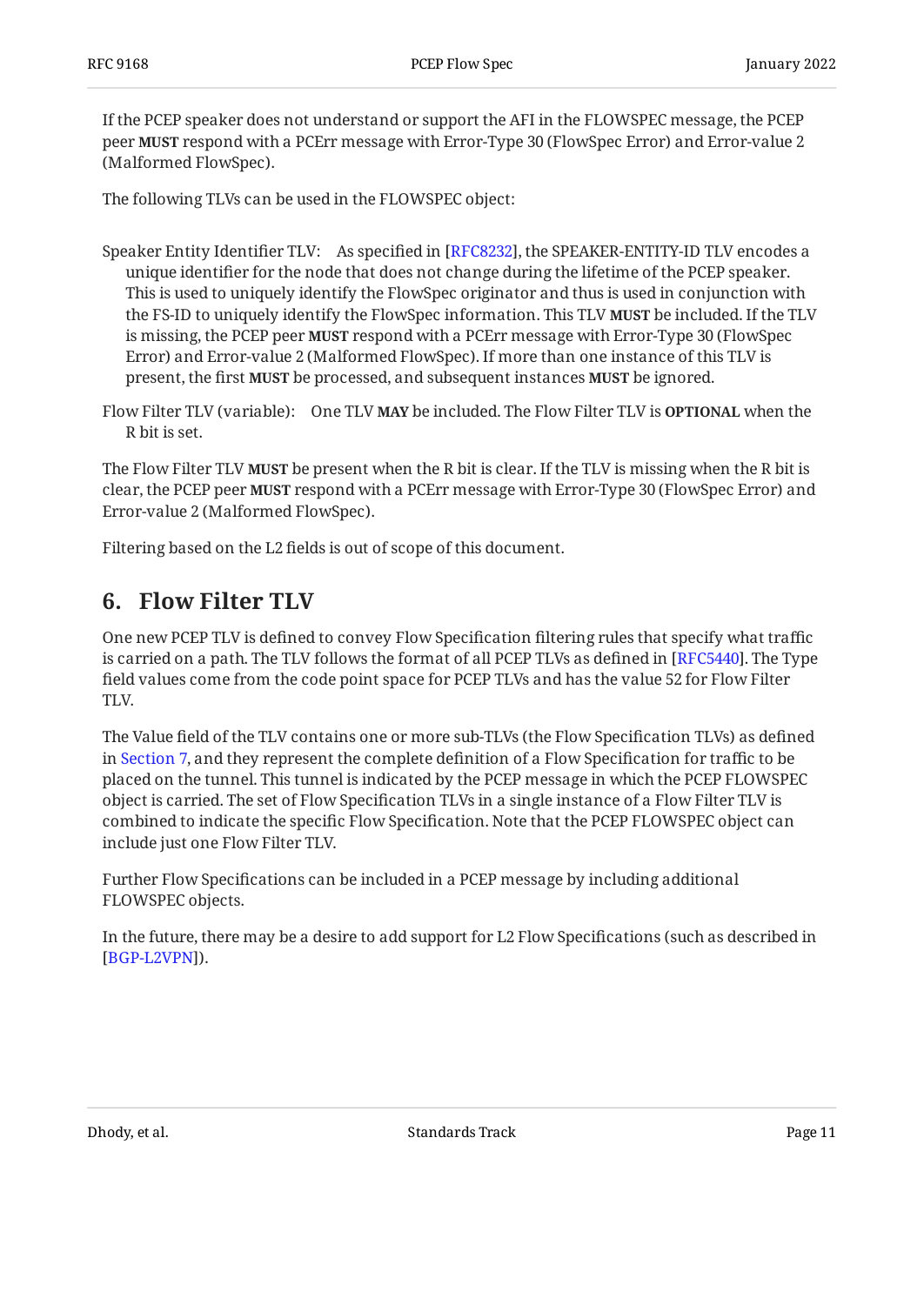# <span id="page-11-0"></span>**[7. F](#page-11-0)low Specifi[cation TLVs](#page-11-0)**

The Flow Filter TLV carries one or more Flow Specification TLVs. The Flow Specification TLV follows the format of all PCEP TLVs as defined in [[RFC5440\]](#page-24-4). However, the Type values are selected from a separate IANA registry (see [Section 10.3\)](#page-20-0) rather than from the common PCEP TLV registry.

Type values are chosen so that there can be commonality with Flow Specifications defined for use with BGP [RFC8955] [RFC8956]. This is possible because the BGP Flow Spec encoding uses a single octet to encode the type, whereas PCEP uses 2 octets. Thus, the space of values for the Type field is partitioned as shown in [Table 1.](#page-11-1)

<span id="page-11-1"></span>

| Range     | <b>Description</b>                                                                                      |
|-----------|---------------------------------------------------------------------------------------------------------|
| $0 - 255$ | Per BGP Flow Spec registry defined by [RFC8955] and [RFC8956].<br>Not to be allocated in this registry. |
| 256-65535 | New PCEP Flow Specifications allocated according to the registry defined in this<br>document.           |

*[Table 1:](#page-11-1) Flow Specifi[cation TLV Type Ranges](#page-11-1)* 

[[RFC8955\]](#page-25-3) is the reference for the "Flow Spec Component Types" registry and defines the allocations it contains. [RFC8956] requested the creation of the "Flow Spec IPv6 Component Types" registry, as well as its initial allocations. If the AFI (in the FLOWSPEC object) is set to IPv4, the range 0..255 is as per "Flow Spec Component Types" [RFC8955]; if the AFI is set to IPv6, the range 0..255 is as per "Flow Spec IPv6 Component Types" [[RFC8956\]](#page-25-7).

The content of the Value field in each TLV is specific to the type/AFI and describes the parameters of the Flow Specification. The definition of the format of many of these Value fields is inherited from BGP specifications. Specifically, the inheritance is from [[RFC8955\]](#page-25-3) and [\[RFC8956\]](#page-25-7), but it may also be inherited from future BGP specifications.

When multiple Flow Specification TLVs are present in a single Flow Filter TLV, they are combined to produce a more detailed specification of a flow. For examples and rules about how this is achieved, see [RFC8955]. As described in [RFC8955], where it says "A given component type **MAY** (exactly once) be present in the Flow Specification", a Flow Filter TLV **MUST NOT** contain more than one Flow Specification TLV of the same type: an implementation that receives a PCEP message with a Flow Filter TLV that contains more than one Flow Specification TLV of the same type **MUST** respond with a PCErr message with Error-Type 30 (FlowSpec Error) and Error-value 2 (Malformed FlowSpec) and **MUST NOT** install the Flow Specification.

An implementation that receives a PCEP message carrying a Flow Specification TLV with a type value that it does not recognize or support **MUST** respond with a PCErr message with Error-Type 30 (FlowSpec Error) and Error-value 1 (Unsupported FlowSpec) and **MUST NOT** install the Flow Specification.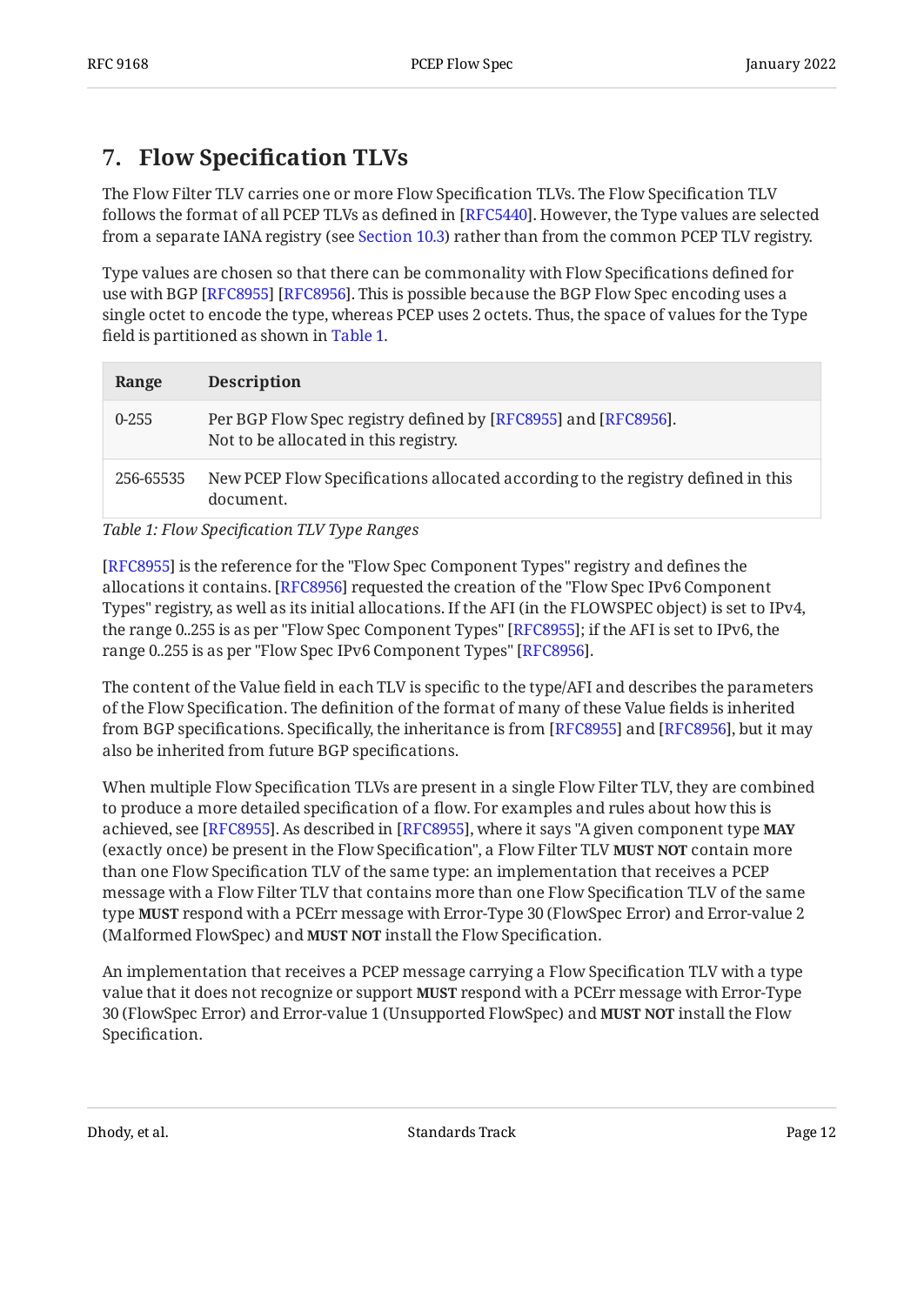When used in other protocols (such as BGP), these Flow Specifications are also associated with actions to indicate how traffic matching the Flow Specification should be treated. In PCEP, however, the only action is to associate the traffic with a tunnel and to forward matching traffic onto that path, so no encoding of an action is needed.

[Section 8.7](#page-15-1) describes how overlapping Flow Specifications are prioritized and handled.

All Flow Specification TLVs with Types in the range 0 to 255 have values defined for use in BGP (for example, in [RFC8955] and [RFC8956]) and are set using the BGP encoding but without the type octet (the relevant information is in the Type field of the TLV). The Value field is padded with trailing zeros to achieve 4-byte alignment.

<span id="page-12-0"></span>**Type Description Value Defined In**

This document defines the following new types:

|     | Type Description             | value Denneu III |
|-----|------------------------------|------------------|
| 256 | Route Distinguisher RFC 9168 |                  |
| 257 | IPv4 Multicast Flow RFC 9168 |                  |
| 258 | IPv6 Multicast Flow RFC 9168 |                  |

*[Table 2:](#page-12-0) Flow Specifi[cation TLV Types De](#page-12-0)fined in this [Document](#page-12-0)* 

To allow identification of a VPN in PCEP via a Route Distinguisher (RD) [[RFC4364\]](#page-24-9), a new TLV, ROUTE-DISTINGUISHER TLV, is defined in this document. A Flow Specification TLV with Type 256 (ROUTE-DISTINGUISHER TLV) carries an RD value, which is used to identify that other flow filter information (for example, an IPv4 destination prefix) is associated with a specific VPN identified by the RD. See [Section 8.6](#page-15-0) for further discussion of VPN identification.

<span id="page-12-1"></span>

|              | 0 1 2 3 4 5 6 7 8 9 0 1 2 3 4 5 6 7 8 9 0 1 2 3 4 5 6 7 8 9 0 1 |              |
|--------------|-----------------------------------------------------------------|--------------|
| $Type = 256$ |                                                                 | $Length = 8$ |
|              | Route Distinguisher                                             |              |
|              |                                                                 |              |

*[Figure 3: The Format of the ROUTE-DISTINGUISHER TLV](#page-12-1)* 

The format of the RD is as per  $[{\rm RFC4364}].$ 

Although it may be possible to describe a multicast Flow Specification from the combination of other Flow Specification TLVs with specific values, it is more convenient to use a dedicated Flow Specification TLV. Flow Specification TLVs with Type values 257 and 258 are used to identify a multicast flow for IPv4 and IPv6, respectively. The Value field is encoded as shown in [Figure 4.](#page-13-2)

<span id="page-12-2"></span>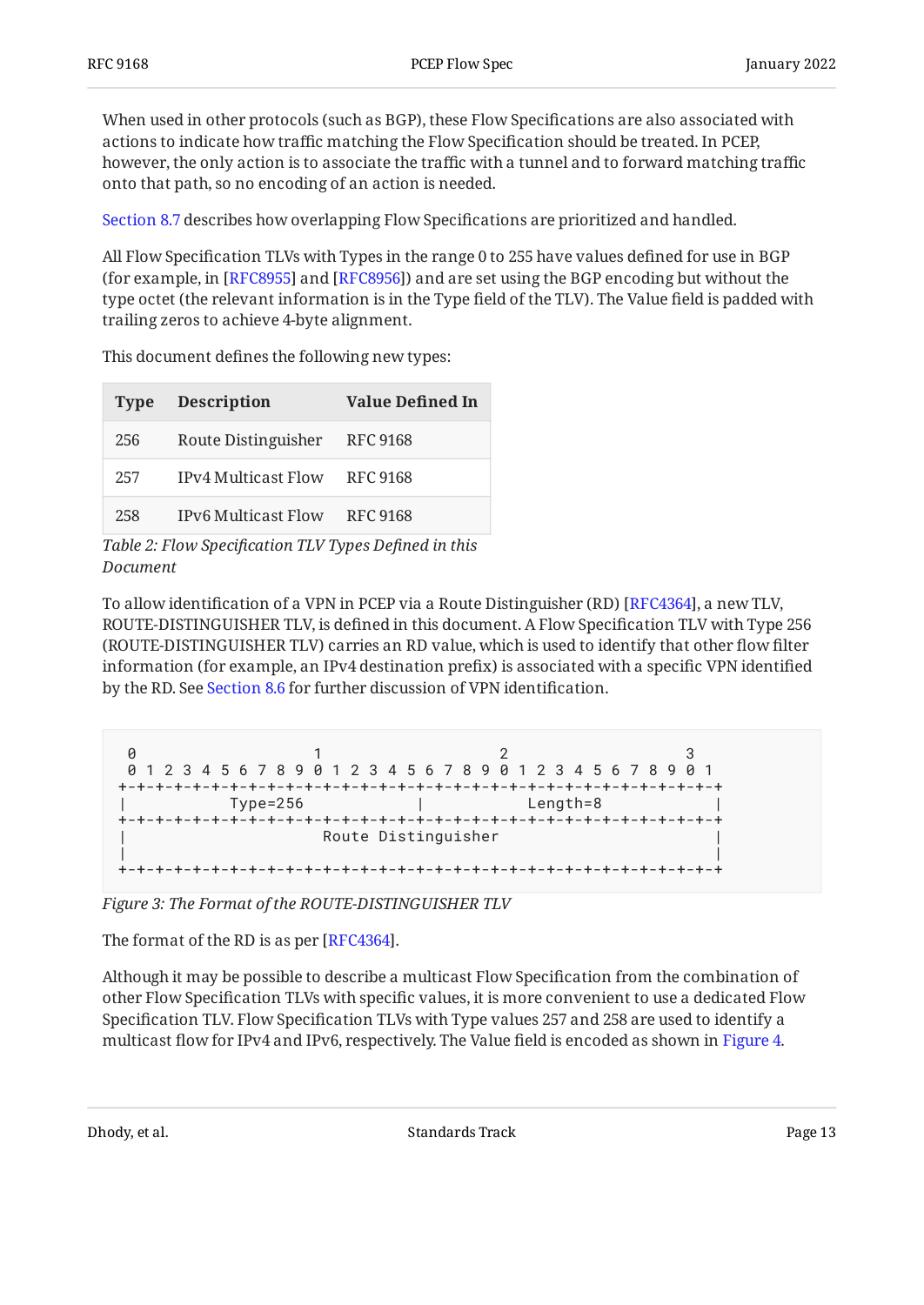<span id="page-13-2"></span>

| 0 1 2 3 4 5 6 7 8 9 0 1 2 3 4 5 6 7 8 9 0 1 2 3 4 5 6 7 8 9 0 1 |                                  |  |  |
|-----------------------------------------------------------------|----------------------------------|--|--|
|                                                                 |                                  |  |  |
| Reserved                                                        | S G  Src Mask Len   Grp Mask Len |  |  |
|                                                                 |                                  |  |  |
| Source Address<br>$\sim$                                        |                                  |  |  |
|                                                                 |                                  |  |  |
|                                                                 | Group multicast Address          |  |  |
|                                                                 |                                  |  |  |

*[Figure 4:](#page-13-2) [Multicast Flow Speci](#page-12-2)fication TLV Encoding* 

The address fields and address mask lengths of the two Multicast Flow Specification TLVs contain source and group prefixes for matching against packet flows. Note that the two address fields are 32 bits for an IPv4 Multicast Flow and 128 bits for an IPv6 Multicast Flow.

The Reserved field **MUST** be set to zero and ignored on receipt.

Two bit flags (S and G) are defined to describe the multicast wildcarding in use. If the S bit is set, then source wildcarding is in use, and the values in the Source Mask Length and Source Address fields be ignored. If the G bit is set, then group wildcarding is in use, and the values in the **MUST** Group Mask Length and Group multicast Address fields **MUST** be ignored. The G bit **MUST NOT** be set unless the S bit is also set: if a Multicast Flow Specification TLV is received with S bit = 0 and G bit = 1, the receiver **MUST** respond with a PCErr with Error-Type 30 (FlowSpec Error) and Errorvalue 2 (Malformed FlowSpec).

The three multicast mappings may be achieved as follows:

(S, G) - S bit = 0, G bit = 0, the Source Address and Group multicast Address prefixes are both used to define the multicast flow.

(\*, G) - S bit = 1, G bit = 0, the Group multicast Address prefix is used to define the multicast flow, but the Source Address prefix is ignored.

(\*, \*) - S bit = 1, G bit = 1, the Source Address and Group multicast Address prefixes are both ignored.

## <span id="page-13-0"></span>**[8. Detailed Procedures](#page-13-0)**

This section outlines some specific detailed procedures for using the protocol extensions defined in this document.

## <span id="page-13-1"></span>**[8.1. Default Behavior and Backward Compatibility](#page-13-1)**

The default behavior is that no Flow Specification is applied to a tunnel. That is, the default is that the FLOWSPEC object is not used, as is the case in all systems before the implementation of this specification.

In this case, it is a local matter (such as through configuration) how tunnel head ends are instructed in terms of what traffic to place on a tunnel.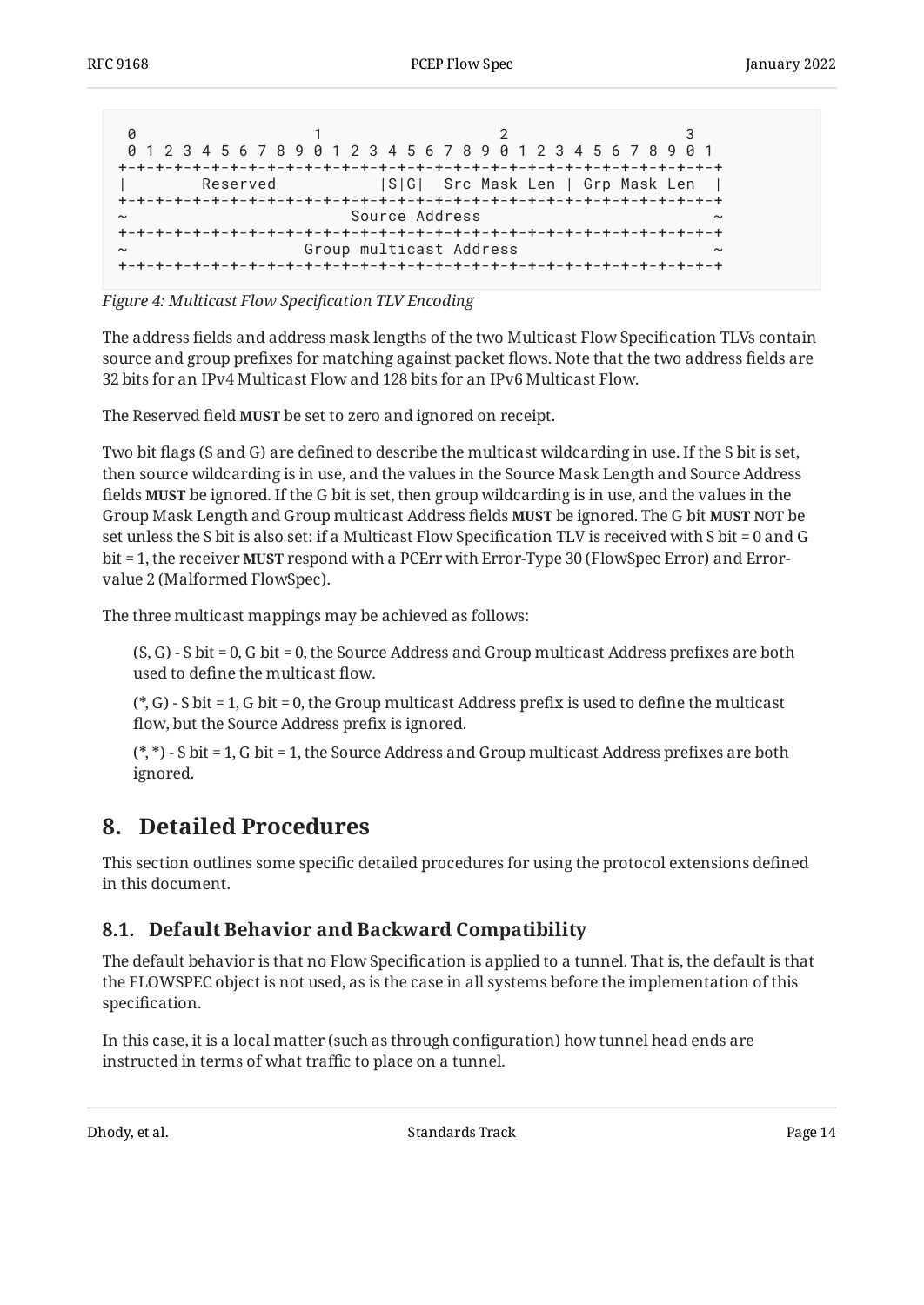<span id="page-14-0"></span>[[RFC5440\]](#page-24-4) describes how receivers respond when they see unknown PCEP objects.

### **[8.2. Composite Flow Speci](#page-14-0)fications**

Flow Specifications may be represented by a single Flow Specification TLV or may require a more complex description using multiple Flow Specification TLVs. For example, a flow indicated by a source-destination pair of IPv6 addresses would be described by the combination of Destination IPv6 Prefix and Source IPv6 Prefix Flow Specification TLVs.

### <span id="page-14-1"></span>**[8.3. Modifying Flow Speci](#page-14-1)fications**

A PCE may want to modify a Flow Specification associated with a tunnel, or a PCC may want to report a change to the Flow Specification it is using with a tunnel.

It is important to identify the specific Flow Specification so it is clear that this is a modification of an existing flow and not the addition of a new flow as described in [Section 8.4](#page-14-2). The FS-ID field of the PCEP FLOWSPEC object is used to identify a specific Flow Specification in the context of the content of the Speaker Entity Identifier TLV.

When modifying a Flow Specification, all Flow Specification TLVs for the intended specification of the flow **MUST** be included in the PCEP FLOWSPEC object. The FS-ID **MUST** be retained from the previous description of the flow, and the same Speaker Entity Identifier TLV **MUST** be used.

### <span id="page-14-2"></span>**[8.4. Multiple Flow Speci](#page-14-2)fications**

It is possible that traffic from multiple flows will be placed on a single tunnel. In some cases, it is possible to define these within a single PCEP FLOWSPEC object by widening the scope of a Flow Specification TLV: for example, traffic to two destination IPv4 prefixes might be captured by a single Flow Specification TLV with type "Destination" with a suitably adjusted prefix. However, this is unlikely to be possible in most scenarios, and it must be recalled that it is not permitted to include two Flow Specification TLVs of the same type within one Flow Filter TLV.

The normal procedure, therefore, is to carry each Flow Specification in its own PCEP FLOWSPEC object. Multiple objects may be present on a single PCEP message, or multiple PCEP messages may be used.

### <span id="page-14-3"></span>**[8.5. Adding and Removing Flow Speci](#page-14-3)fications**

The Remove bit in the PCEP FLOWSPEC object is left clear when a Flow Specification is being added or modified.

To remove a Flow Specification, a PCEP FLOWSPEC object is included with the FS-ID matching the one being removed, and the R bit is set to indicate removal. In this case, it is not necessary to include any Flow Specification TLVs.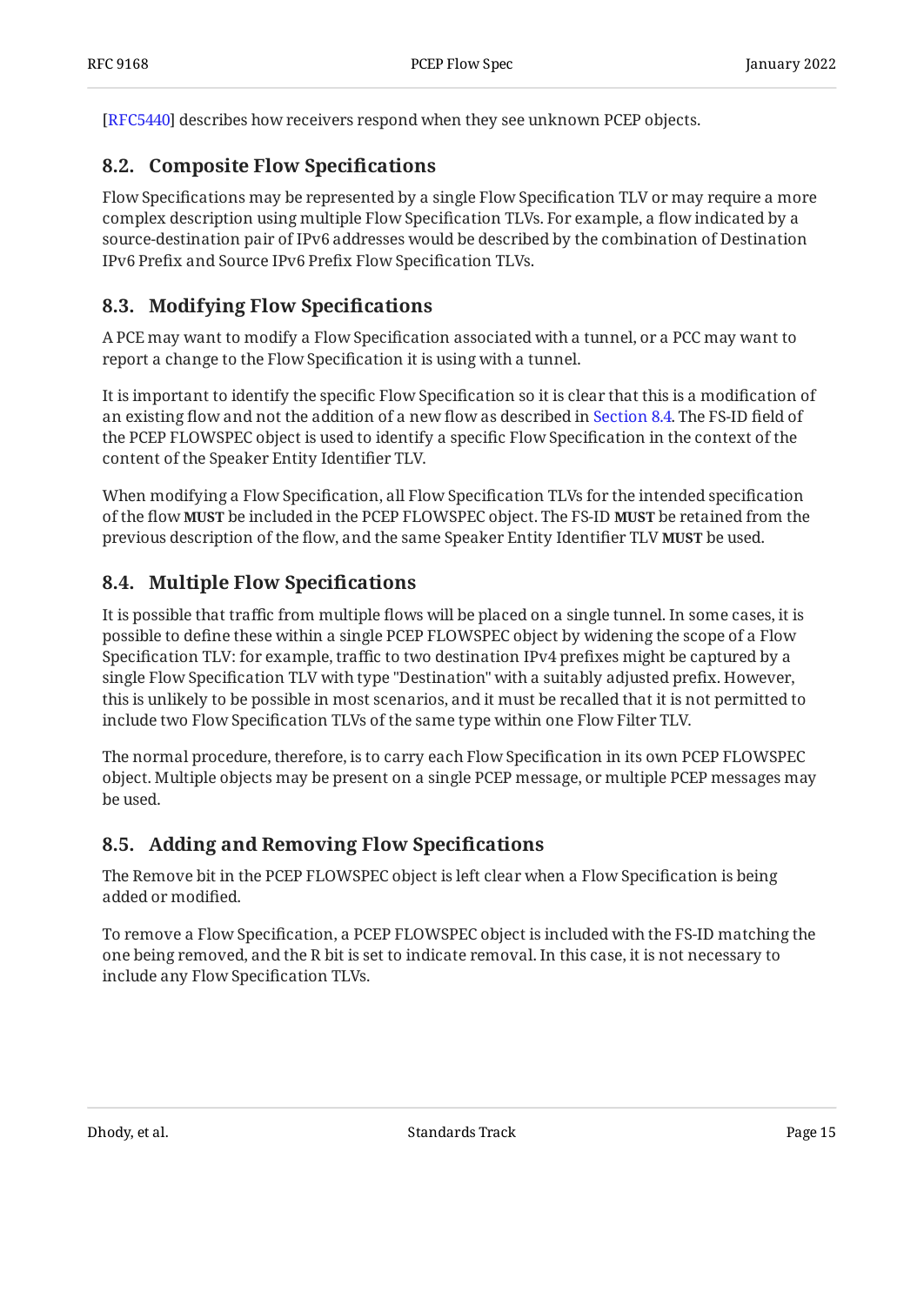If the R bit is set and Flow Specification TLVs are present, an implementation **MAY** ignore them. If the implementation checks the Flow Specification TLVs against those recorded for the FS-ID and Speaker Entity Identifier of the Flow Specification being removed and finds a mismatch, the Flow Specification matching the FS-ID **MUST** still be removed, and the implementation **SHOULD** record a local exception or log.

### <span id="page-15-0"></span>**[8.6. VPN Identi](#page-15-0)fiers**

VPN instances are identified in BGP using RDs [RFC4364]. These values are not normally considered to have any meaning outside of the network, and they are not encoded in data packets belonging to the VPNs. However, RDs provide a useful way of identifying VPN instances and are often manually or automatically assigned to VPNs as they are provisioned.

Thus, the RD provides a useful way to indicate that traffic for a particular VPN should be placed on a given tunnel. The tunnel head end will need to interpret this Flow Specification not as a filter on the fields of data packets but rather using the other mechanisms that it already uses to identify VPN traffic. These mechanisms could be based on the incoming port (for port-based VPNs) or may leverage knowledge of the VPN Routing and Forwarding (VRF) that is in use for the traffic.

### <span id="page-15-1"></span>**[8.7. Priorities and Overlapping Flow Speci](#page-15-1)fications**

Flow Specifications can overlap. For example, two different Flow Specifications may be identical except for the length of the prefix in the destination address. In these cases, the PCC must determine how to prioritize the Flow Specifications so as to know which path to assign packets that match both Flow Specifications. That is, the PCC must assign a precedence to the Flow Specifications so that it checks each incoming packet for a match in a predictable order.

The processing of BGP Flow Specifications is described in [RFC8955]. Section [5.1](https://www.rfc-editor.org/rfc/rfc8955#section-5.1) of that document explains the order of traffic filtering rules to be executed by an implementation of that specification.

PCCs **MUST** apply the same ordering rules as defined in [RFC8955].

Furthermore, it is possible that Flow Specifications will be distributed by BGP as well as by PCEP as described in this document. In such cases, implementations supporting both approaches **MUST** apply the prioritization and ordering rules as set out in [RFC8955] regardless of which protocol distributed the Flow Specifications. However, implementations MAY provide a configuration control to allow one protocol to take precedence over the other; this may be particularly useful if the Flow Specifications make identical matches on traffic but have different actions. It is **RECOMMENDED** that a message be logged for the operator to understand the behavior when two Flow Specifications distributed by different protocols overlap, especially when one acts to replace another.

[Section 12.1](#page-22-1) of this document covers manageability considerations relevant to the prioritized ordering of Flow Specifications.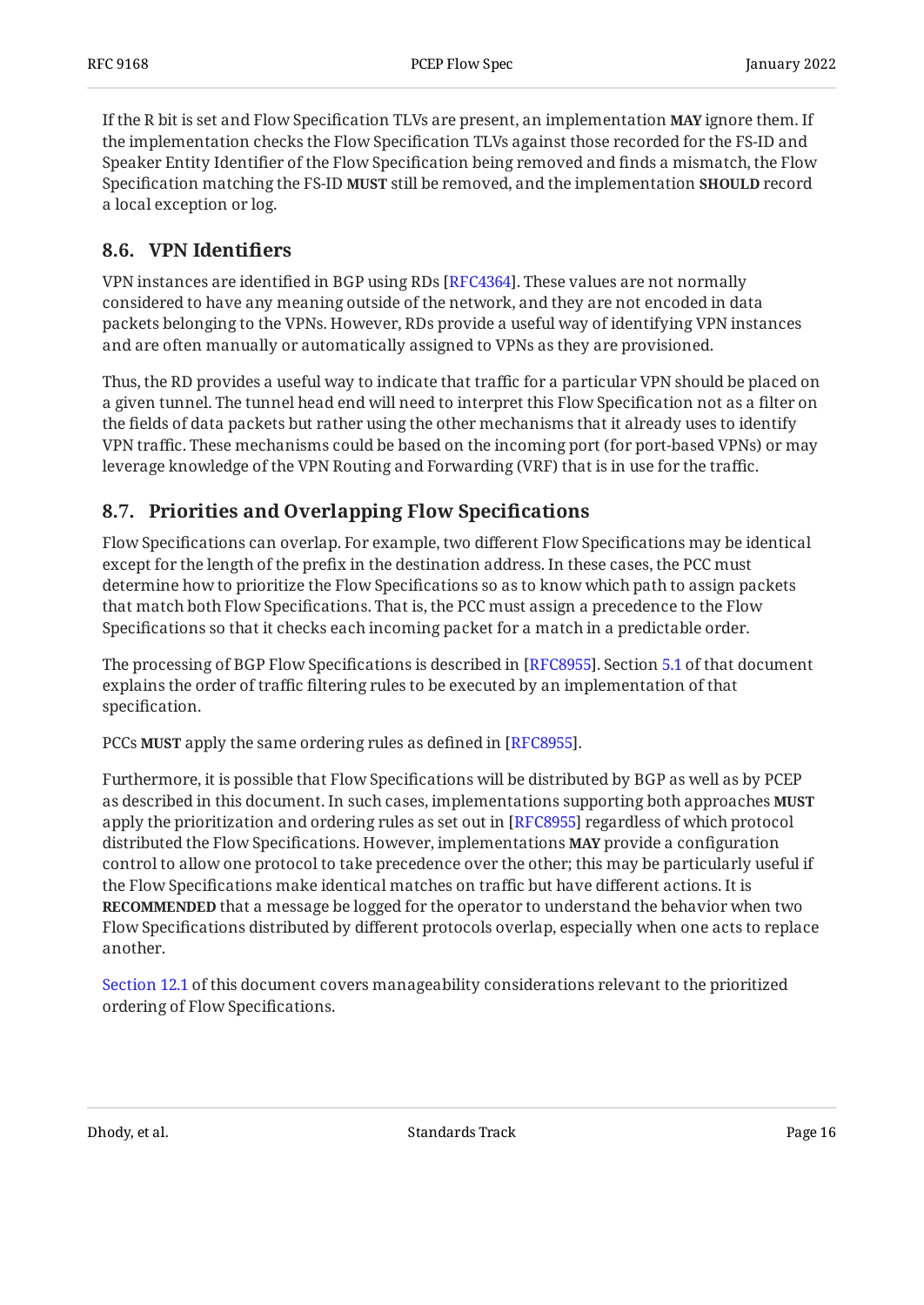An implementation that receives a PCEP message carrying a Flow Specification that it cannot resolve against other Flow Specifications already installed (for example, because the new Flow Specification has irresolvable conflicts with other Flow Specifications that are already installed) **MUST** respond with a PCErr message with Error-Type 30 (FlowSpec Error) and Error-value 3 (Unresolvable Conflict) and MUST NOT install the Flow Specification.

## <span id="page-16-0"></span>**[9. PCEP Messages](#page-16-0)**

This section describes the format of messages that contain FLOWSPEC objects. The only difference from previous message formats is the inclusion of that object.

The figures in this section use the notation defined in [RFC5511].  $\,$ 

The FLOWSPEC object is **OPTIONAL** and **MAY** be carried in the PCEP messages.

The PCInitiate message is defined in [RFC8281] and updated as below:

```
<PCInitiate Message> ::= <Common Header>
                                       <PCE-initiated-lsp-list>
Where:
     <PCE-initiated-lsp-list> ::= <PCE-initiated-lsp-request>
                                                  [<PCE-initiated-lsp-list>]
     <PCE-initiated-lsp-request> ::=
                                                    ( <PCE-initiated-lsp-instantiation>|
                                                       <PCE-initiated-lsp-deletion> )
     <PCE-initiated-lsp-instantiation> ::= <SRP>
with the contract of the contract of the contract of the contract of the contract of the contract of the contract of the contract of the contract of the contract of the contract of the contract of the contract of the contr
                                                                [<END-POINTS>]
ta de la construcción de la construcción de la construcción de la construcción de la construcción de la constru
                                                                [<attribute-list>]
                                                                [<flowspec-list>]
     Where:
          <flowspec-list> ::= <FLOWSPEC> [<flowspec-list>]
```
The PCUpd message is defined in [RFC8231] and updated as below: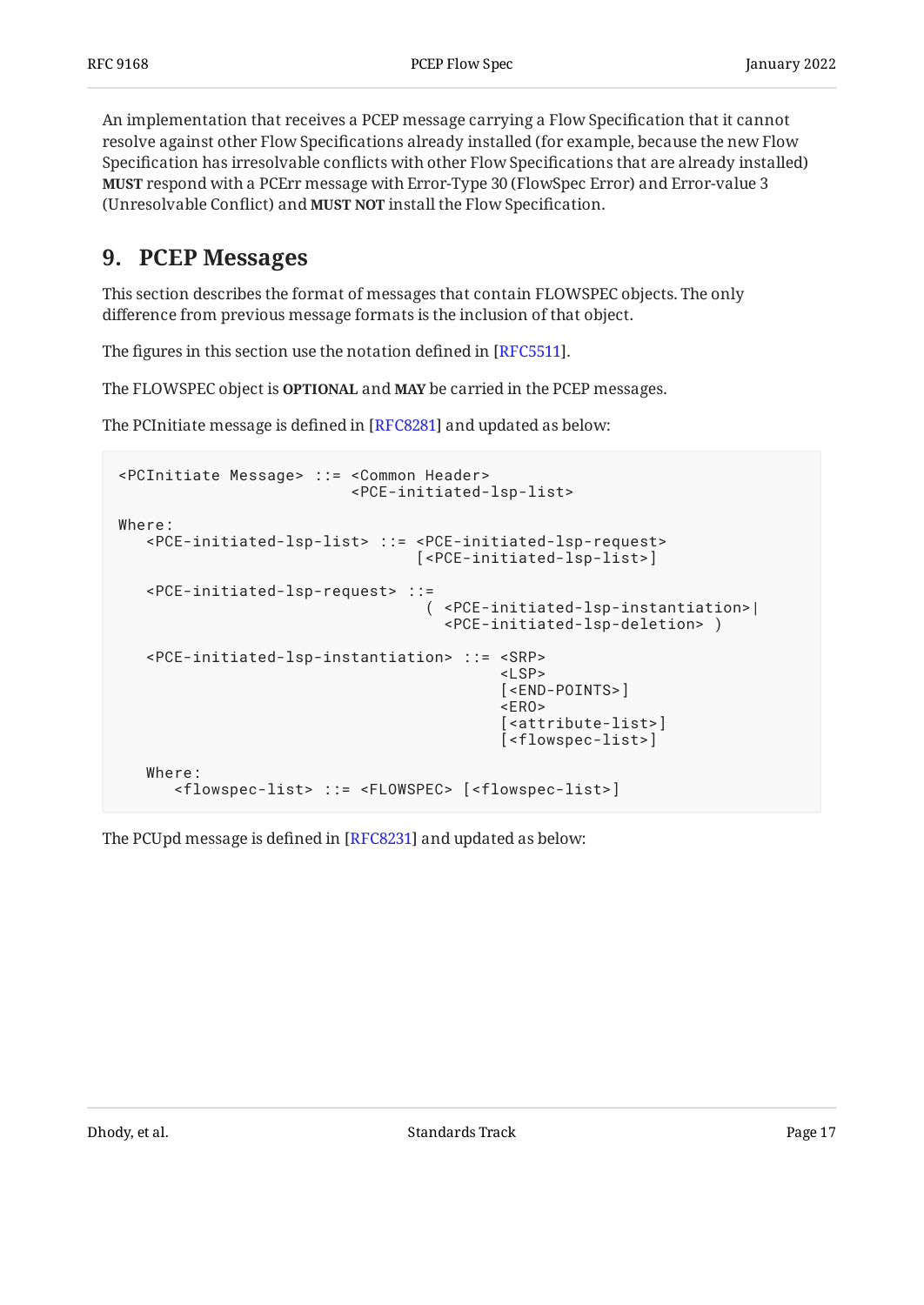```
<PCUpd Message> ::= <Common Header>
                      <update-request-list>
Where:
    <update-request-list> ::= <update-request>
                               [<update-request-list>]
    <update-request> ::= <SRP>
                         <LSP> <path>
                          [<flowspec-list>]
    Where:
       <path>::= <intended-path><intended-attribute-list>
       <flowspec-list> ::= <FLOWSPEC> [<flowspec-list>]
```
The PCRpt message is defined in [RFC8231] and updated as below:

```
<PCRpt Message> ::= <Common Header>
                     <state-report-list>
Where:
    <state-report-list> ::= <state-report>[<state-report-list>]
    <state-report> ::= [<SRP>]
                       <LSP> <path>
                        [<flowspec-list>]
     Where:
       <path>::= <intended-path>
                  [<actual-attribute-list><actual-path>]
                  <intended-attribute-list>
       <flowspec-list> ::= <FLOWSPEC> [<flowspec-list>]
```
The PCReq message is defined in [RFC5440] and updated in [RFC8231]; it is further updated below for a Flow Specification: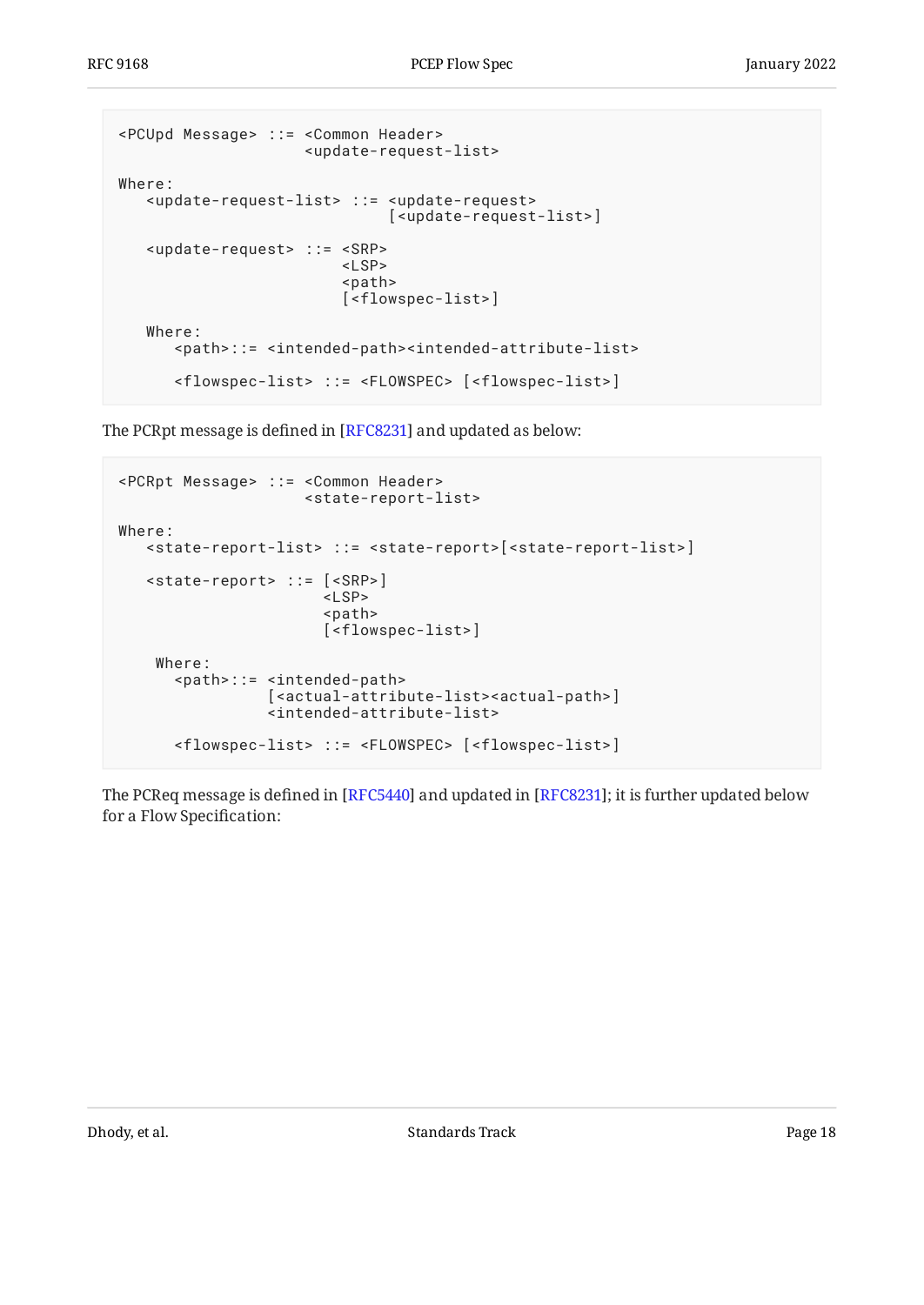```
<PCReq Message>::= <Common Header>
                         [<svec-list>]
                         <request-list>
Where:
    <svec-list>::= <SVEC>[<svec-list>]
    <request-list>::= <request>[<request-list>]
    <request>::= <RP>
                     <END-POINTS>
                    \lceil <LSP>\rceil\overline{\left[} <LSPA>\right]\overline{S} < BANDWIDTH> \overline{S} [<metric-list>]
                     [<RRO>[<BANDWIDTH>]]
                    \sqrt{25} [<LOAD-BALANCING>]
                     [<flowspec-list>]
    Where:
        <flowspec-list> ::= <FLOWSPEC> [<flowspec-list>]
```
The PCRep message is defined in [RFC5440] and updated in [RFC8231]; it is further updated below for a Flow Specification:

```
<PCRep Message> ::= <Common Header>
                       <response-list>
Where:
    <response-list>::=<response>[<response-list>]
    <response>::=<RP>
                 \lceil <LSP>\rceil [<NO-PATH>]
                  [<attribute-list>]
                 [<path-list>]
                  [<flowspec-list>]
    Where:
       <flowspec-list> ::= <FLOWSPEC> [<flowspec-list>]
```
## <span id="page-18-0"></span>**[10. IANA Considerations](#page-18-0)**

This document requests that IANA allocate code points for the protocol elements defined in this document.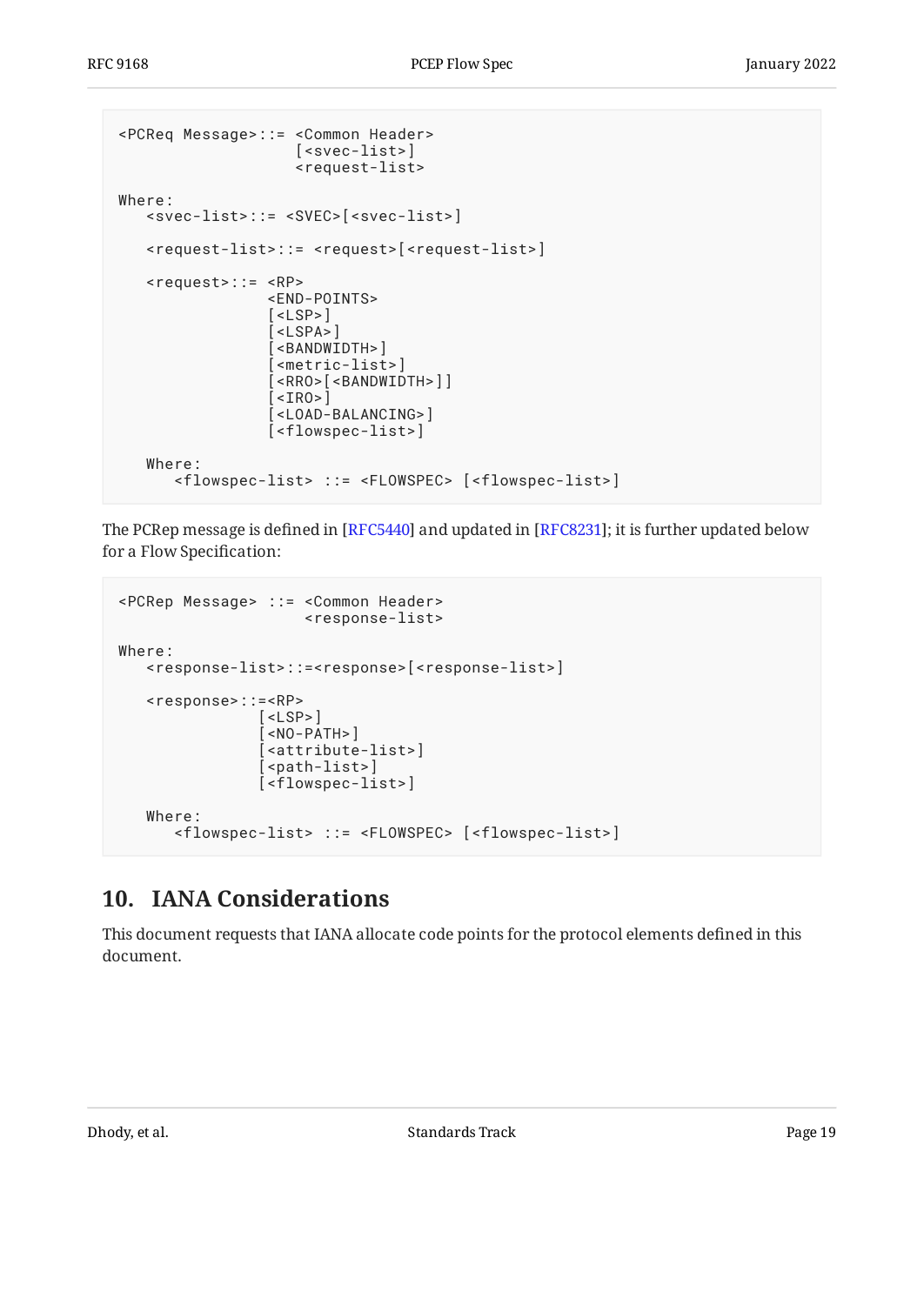### <span id="page-19-0"></span>**[10.1. PCEP Objects](#page-19-0)**

IANA maintains a subregistry called "PCEP Objects" within the "Path Computation Element Protocol (PCEP) Numbers" registry. Each PCEP object has an Object-Class and an Object-Type, and IANA has allocated new code points in this subregistry as follows:

<span id="page-19-3"></span>

| <b>Object-Class Value</b> | Name | Object-Type           | Reference |
|---------------------------|------|-----------------------|-----------|
| 43                        |      | FLOWSPEC 0: Reserved  | RFC 9168  |
|                           |      | 1: Flow Specification | RFC 9168  |

<span id="page-19-1"></span>*[Table 3: PCEP Objects Subregistry Additions](#page-19-3)* 

#### **[10.1.1. PCEP FLOWSPEC Object Flag Field](#page-19-1)**

This document requests that a new subregistry, "FLOWSPEC Object Flag Field", be created within the "Path Computation Element Protocol (PCEP) Numbers" registry to manage the Flag field of the FLOWSPEC object. New values are to be assigned by Standards Action [\[RFC8126\]](#page-26-5). Each bit should be tracked with the following qualities:

- Bit number (counting from bit 0 as the most significant bit) •
- Capability description •
- Defining RFC •

The initial population of this registry is as follows:

<span id="page-19-4"></span>

| <b>Bit</b> | <b>Description</b> | Reference       |
|------------|--------------------|-----------------|
| $0 - 5$    | Unassigned         |                 |
| 6          | LPM(Lbit)          | RFC 9168        |
| 7          | Remove (R bit)     | <b>RFC 9168</b> |

*[Table 4: Initial Contents of the FLOWSPEC](#page-19-4) [Object Flag Field Registry](#page-19-4)* 

### <span id="page-19-2"></span>**[10.2. PCEP TLV Type Indicators](#page-19-2)**

IANA maintains a subregistry called "PCEP TLV Type Indicators" within the "Path Computation Element Protocol (PCEP) Numbers" registry. IANA has made the following allocations in this subregistry:

<span id="page-19-5"></span>

|    | Value Description           | Reference |
|----|-----------------------------|-----------|
| 51 | PCE-FLOWSPEC-CAPABILITY TLV | RFC 9168  |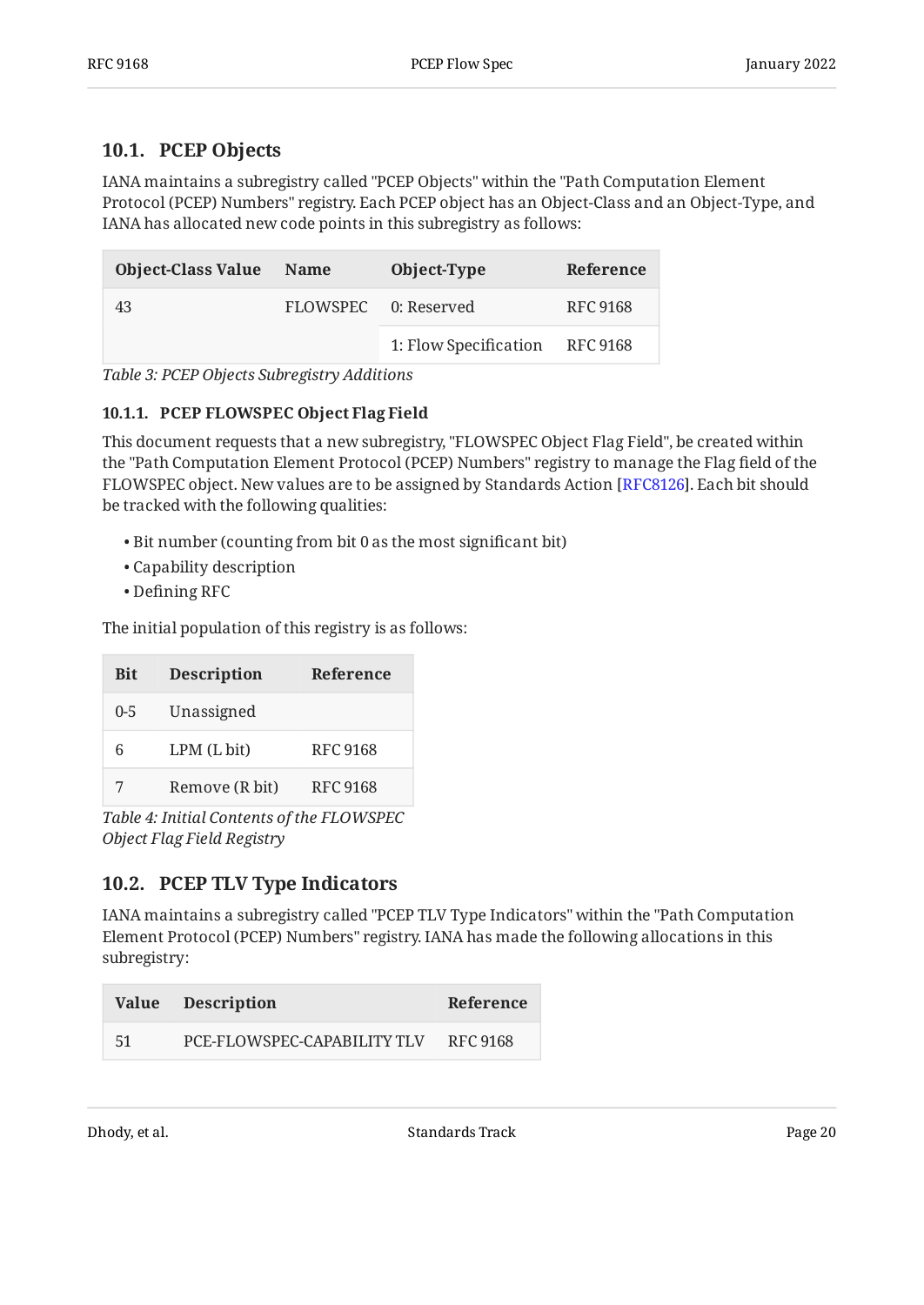|    | Value Description | Reference |
|----|-------------------|-----------|
| 52 | FLOW FILTER TLV   | RFC 9168  |

<span id="page-20-0"></span>*[Table 5: PCEP TLV Type Indicators Subregistry Additions](#page-19-5)* 

### **[10.3. F](#page-20-0)low Specifi[cation TLV Type Indicators](#page-20-0)**

IANA has created a new subregistry called "PCEP Flow Specification TLV Type Indicators" within the "Path Computation Element Protocol (PCEP) Numbers" registry.

Allocations from this registry are to be made according to the following assignment policies : [[RFC8126\]](#page-26-5)

<span id="page-20-2"></span>

| Range       | <b>Registration Procedures</b>                                                                     |
|-------------|----------------------------------------------------------------------------------------------------|
| $0 - 255$   | Reserved - must not be allocated.<br>Usage mirrors the BGP Flow Spec registry [RFC8955] [RFC8956]. |
| 256-64506   | Specification Required                                                                             |
| 64507-65531 | First Come First Served                                                                            |
| 65532-65535 | Experimental Use                                                                                   |

*[Table 6: Registration Procedures for the PCEP Flow Speci](#page-20-2)fication TLV Type [Indicators Subregistry](#page-20-2)* 

IANA has populated this registry with values defined in this document as follows, taking the new values from the range 256 to 64506:

<span id="page-20-3"></span>

| Value | <b>Meaning</b>      |
|-------|---------------------|
| 256   | Route Distinguisher |
| 257   | IPy4 Multicast      |
| 258   | IPv6 Multicast      |

*[Table 7: Initial Contents of the PCEP Flow](#page-20-3) Specifi[cation TLV Type Indicators](#page-20-3) [Subregistry](#page-20-3)* 

### <span id="page-20-1"></span>**[10.4. PCEP Error Codes](#page-20-1)**

IANA maintains a subregistry called "PCEP-ERROR Object Error Types and Values" within the "Path Computation Element Protocol (PCEP) Numbers" registry. Entries in this subregistry are described by Error-Type and Error-value. IANA has added the following assignment to this subregistry:

<span id="page-20-4"></span>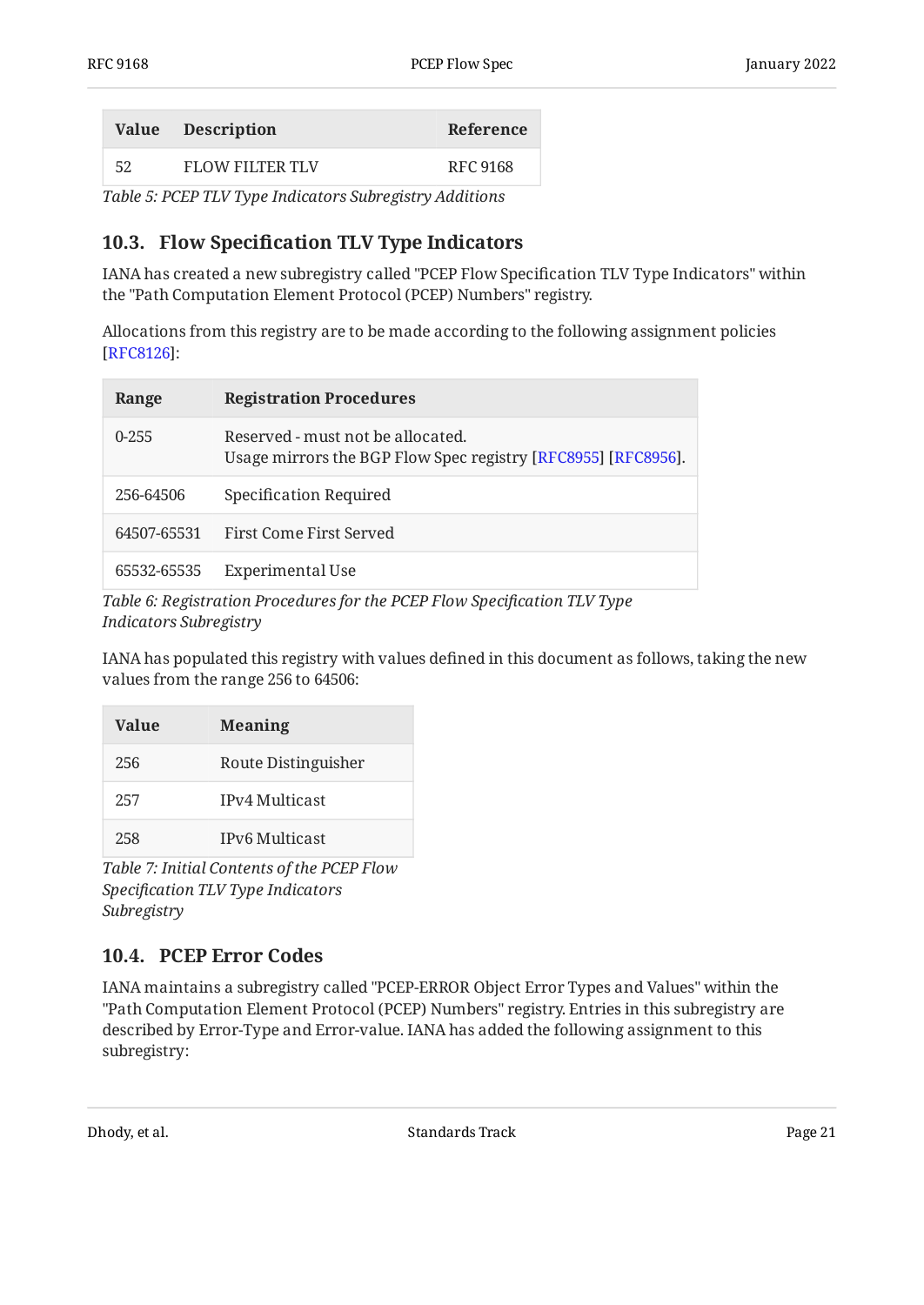<span id="page-21-2"></span>

| <b>Error-Type</b> | <b>Meaning</b> | Error-value              | Reference       |
|-------------------|----------------|--------------------------|-----------------|
| 30                | FlowSpec error | 0: Unassigned            | <b>RFC 9168</b> |
|                   |                | 1: Unsupported FlowSpec  | <b>RFC 9168</b> |
|                   |                | 2: Malformed FlowSpec    | <b>RFC 9168</b> |
|                   |                | 3: Unresolvable Conflict | <b>RFC 9168</b> |
|                   |                | 4: Unknown FlowSpec      | <b>RFC 9168</b> |
|                   |                | 5: Unsupported LPM Route | <b>RFC 9168</b> |
|                   |                | 6-255: Unassigned        | <b>RFC 9168</b> |

<span id="page-21-0"></span>*[Table 8:](#page-21-2) [PCEP-ERROR Object Error Types and Values Subregistry Additions](#page-20-4)* 

### **[10.5. PCE Capability Flag](#page-21-0)**

IANA has registered a new capability bit in the OSPF Parameters "Path Computation Element (PCE) Capability Flags" registry as follows:

<span id="page-21-3"></span>

|    | <b>Bit</b> Capability Description Reference |                 |
|----|---------------------------------------------|-----------------|
| 16 | FlowSpec                                    | <b>RFC 9168</b> |

<span id="page-21-1"></span>*[Table 9: Path Computation Element \(PCE\)](#page-21-3) [Capability Flags Registry Additions](#page-21-3)* 

# **[11. Security Considerations](#page-21-1)**

We may assume that a system that utilizes a remote PCE is subject to a number of vulnerabilities that could allow spurious LSPs or SR paths to be established or that could result in existing paths being modified or torn down. Such systems, therefore, apply security considerations as described in[[RFC5440\]](#page-24-4), Section 2.5 of [RFC6952], [RFC8253], and [RFC8955].

The description of Flow Specifications associated with paths set up or controlled by a PCE adds a further detail that could be attacked without tearing down LSPs or SR paths but causes traffic to be misrouted within the network. Therefore, the use of the security mechanisms for PCEP referenced above is important.

Visibility into the information carried in PCEP does not have direct privacy concerns for end users' data; however, knowledge of how data is routed in a network may make that data more vulnerable. Of course, the ability to interfere with the way data is routed also makes the data more vulnerable. Furthermore, knowledge of the connected endpoints (such as multicast receivers or VPN sites) is usually considered private customer information. Therefore, implementations or deployments concerned with protecting privacy apply the **MUST**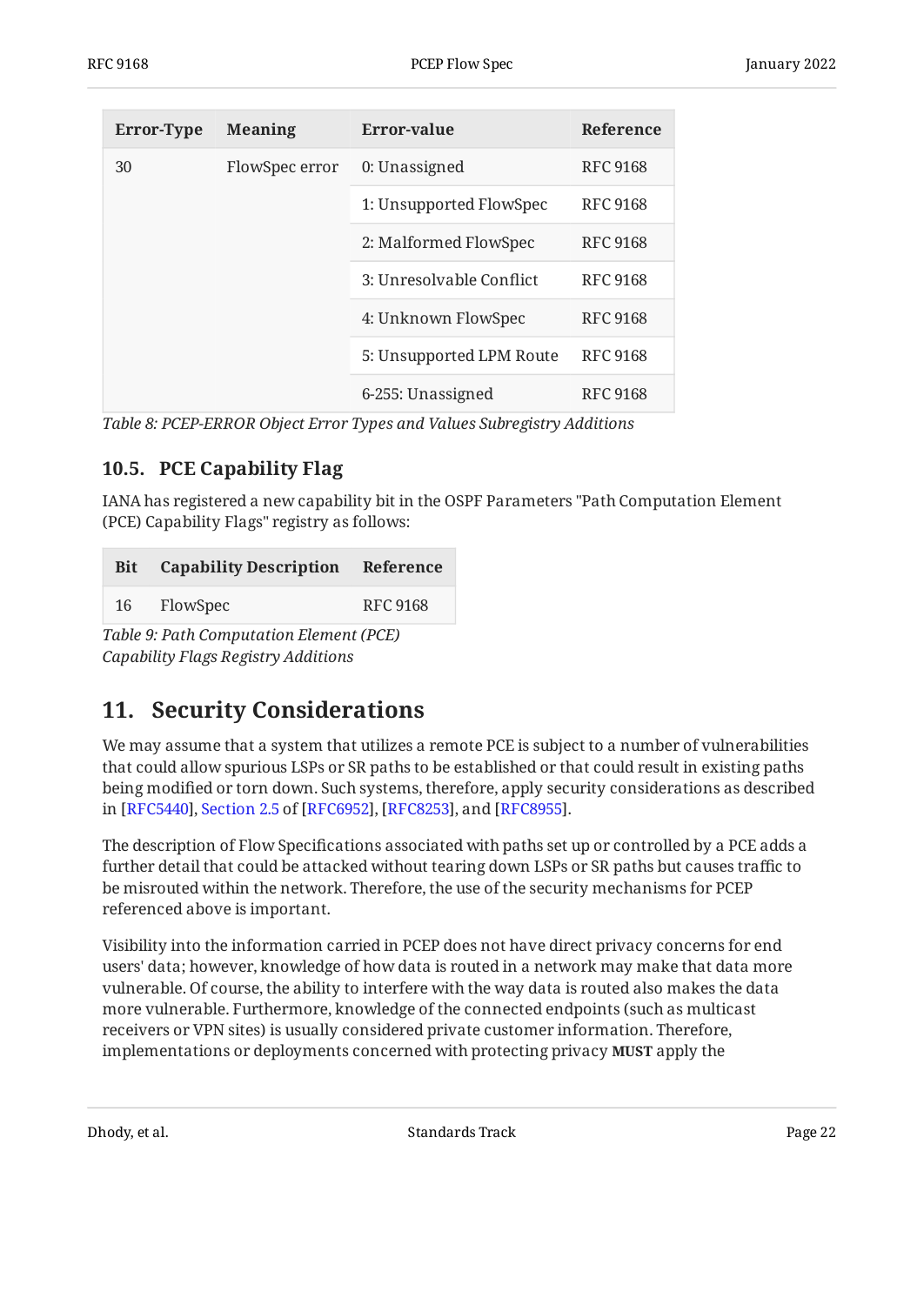mechanisms described in the documents referenced above, in particular, to secure the PCEP session using IPsec per Sections [10.4](https://www.rfc-editor.org/rfc/rfc5440#section-10.4) to [10.6](https://www.rfc-editor.org/rfc/rfc5440#section-10.6) of [RFC5440] or TLS per [RFC8253]. Note that TCP-MD5 security as originally suggested in [RFC5440] does not provide sufficient security or privacy guarantees and **SHOULD NOT** be relied upon.

Experience with Flow Specifications in BGP systems indicates that they can become complex and that the overlap of Flow Specifications installed in different orders can lead to unexpected results. Although this is not directly a security issue per se, the confusion and unexpected forwarding behavior may be engineered or exploited by an attacker. Furthermore, this complexity might give rise to a situation where the forwarding behaviors might create gaps in the monitoring and inspection of particular traffic or provide a path that avoids expected mitigations. Therefore, implementers and operators **SHOULD** pay careful attention to the manageability considerations described in [Section 12](#page-22-0) and familiarize themselves with the careful explanations in [RFC8955].

# <span id="page-22-0"></span>**[12. Manageability Considerations](#page-22-0)**

The feature introduced by this document enables operational manageability of networks operated in conjunction with a PCE and using PCEP. In the case of a stateful active PCE or with PCE-initiated services, in the absence of this feature, additional manual configuration is needed to tell the head ends what traffic to place on the network services (LSPs, SR paths, etc.).

<span id="page-22-1"></span>This section follows the advice and guidance of [[RFC6123\]](#page-26-7).

## **[12.1. Management of Multiple Flow Speci](#page-22-1)fications**

Experience with Flow Specification in BGP suggests that there can be a lot of complexity when two or more Flow Specifications overlap. This can arise, for example, with addresses indicated using prefixes and could cause confusion about what traffic should be placed on which path. Unlike the behavior in a distributed routing system, it is not important to the routing stability and consistency of the network that each head-end implementation applies the same rules to disambiguate overlapping Flow Specifications, but it is important that:

- $\bullet$  a network operator can easily find out what traffic is being placed on which path and why. This will facilitate analysis of the network and diagnosis of faults.
- $\bullet$  a PCE be able to correctly predict the effect of instructions it gives to a PCC. This will ensure that traffic is correctly placed on the network without causing congestion or other network inefficiencies and that traffic is correctly delivered.

To that end, a PCC **MUST** enable an operator to view the Flow Specifications that it has installed, and these **MUST** be presented in order of precedence such that when two Flow Specifications overlap, the one that will be serviced with higher precedence is presented to the operator first.

A discussion of precedence ordering for Flow Specifications is found in [Section 8.7.](#page-15-1)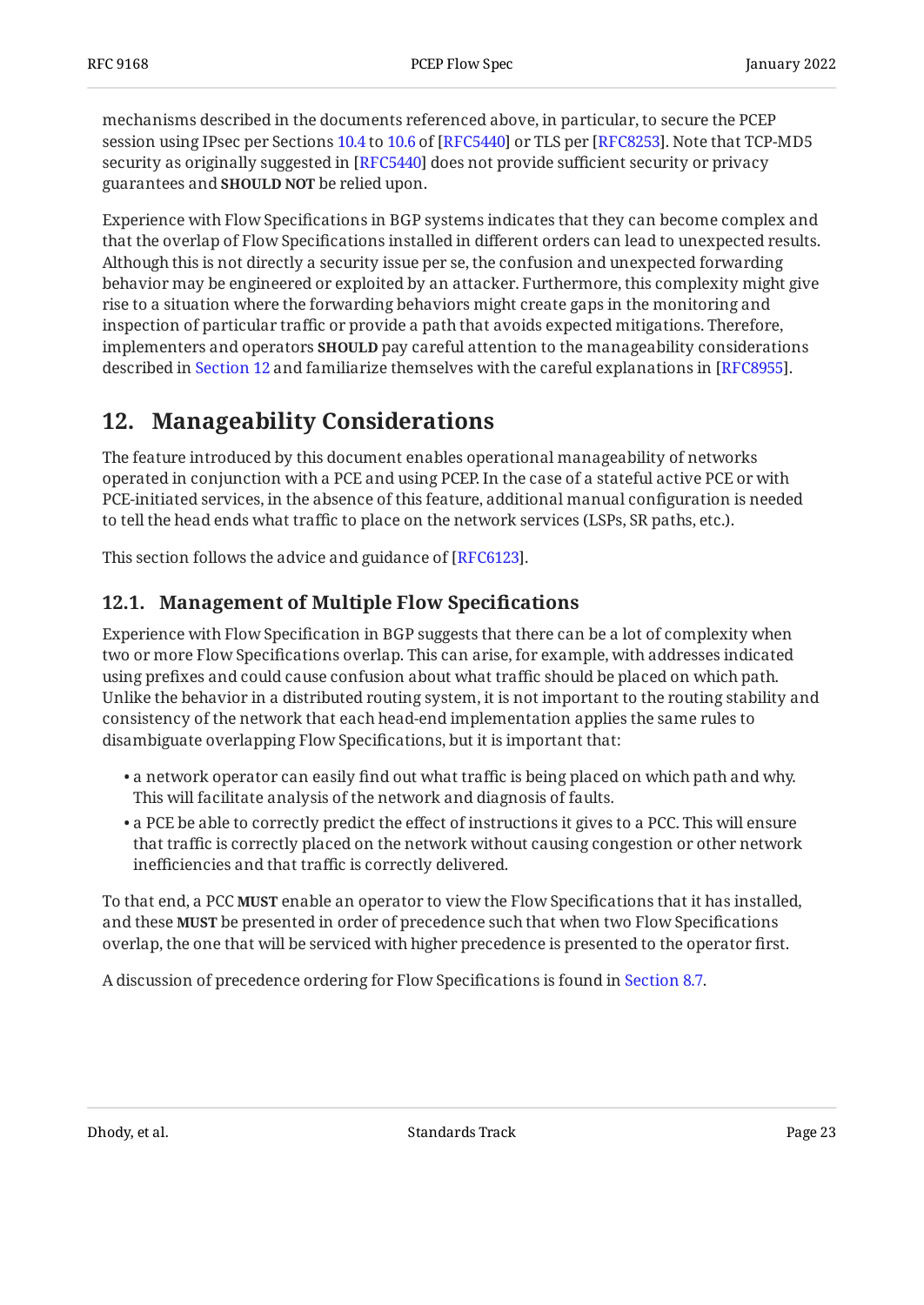## <span id="page-23-0"></span>[12.2. Control of Function through Con](#page-23-0)figuration and Policy

Support for the function described in this document implies that a functional element that is capable of requesting that a PCE compute and control a path is also able to configure the specification of what traffic should be placed on that path. Where there is a human involved in this action, configuration of the Flow Specification must be available through an interface (such as a graphical user interface or a Command Line Interface). Where a distinct software component (i.e., one not co-implemented with the PCE) is used, a protocol mechanism will be required that could be PCEP itself or a data model, such as extensions to the YANG model for requesting path computation [TEAS-YANG-PATH].

Implementations **MAY** be constructed with a configurable switch to indicate whether they support the functions defined in this document. Otherwise, such implementations **MUST** indicate that they support the function as described in [Section 4](#page-8-0). If an implementation allows configurable support of this function, that support **MAY** be configurable per peer or once for the whole implementation.

As mentioned in [Section 12.1,](#page-22-1) a PCE implementation **SHOULD** provide a mechanism to configure variations in the precedence ordering of Flow Specifications per PCC.

## <span id="page-23-1"></span>**[12.3. Information and Data Models](#page-23-1)**

The YANG model in [PCE-PCEP-YANG] can be used to model and monitor PCEP states and messages. To make that YANG model useful for the extensions described in this document, it would need to be augmented to cover the new protocol elements.

Similarly, as noted in [Section 12.2,](#page-23-0) the YANG model defined in [TEAS-YANG-PATH] could be extended to allow the specification of Flow Specifications.

Finally, as mentioned in [Section 12.1,](#page-22-1) a PCC implementation **SHOULD** provide a mechanism to allow an operator to read the Flow Specifications from a PCC and to understand in what order they will be executed. This could be achieved using a new YANG model.

### <span id="page-23-2"></span>**[12.4. Liveness Detection and Monitoring](#page-23-2)**

The extensions defined in this document do not require any additional liveness detection and monitoring support. See [RFC5440] and [RFC5886] for more information.

### <span id="page-23-3"></span>**[12.5. Verifying Correct Operation](#page-23-3)**

The chief element of operation that needs to be verified (in addition to the operation of the protocol elements as described in [[RFC5440\]](#page-24-4)) is the installation, precedence, and correct operation of the Flow Specifications at a PCC.

In addition to the YANG model, for reading Flow Specifications described in [Section 12.3,](#page-23-1) tools may be needed to inject Operations and Management (OAM) traffic at the PCC that matches specific criteria so that it can be monitored while traveling along the desired path. Such tools are outside the scope of this document.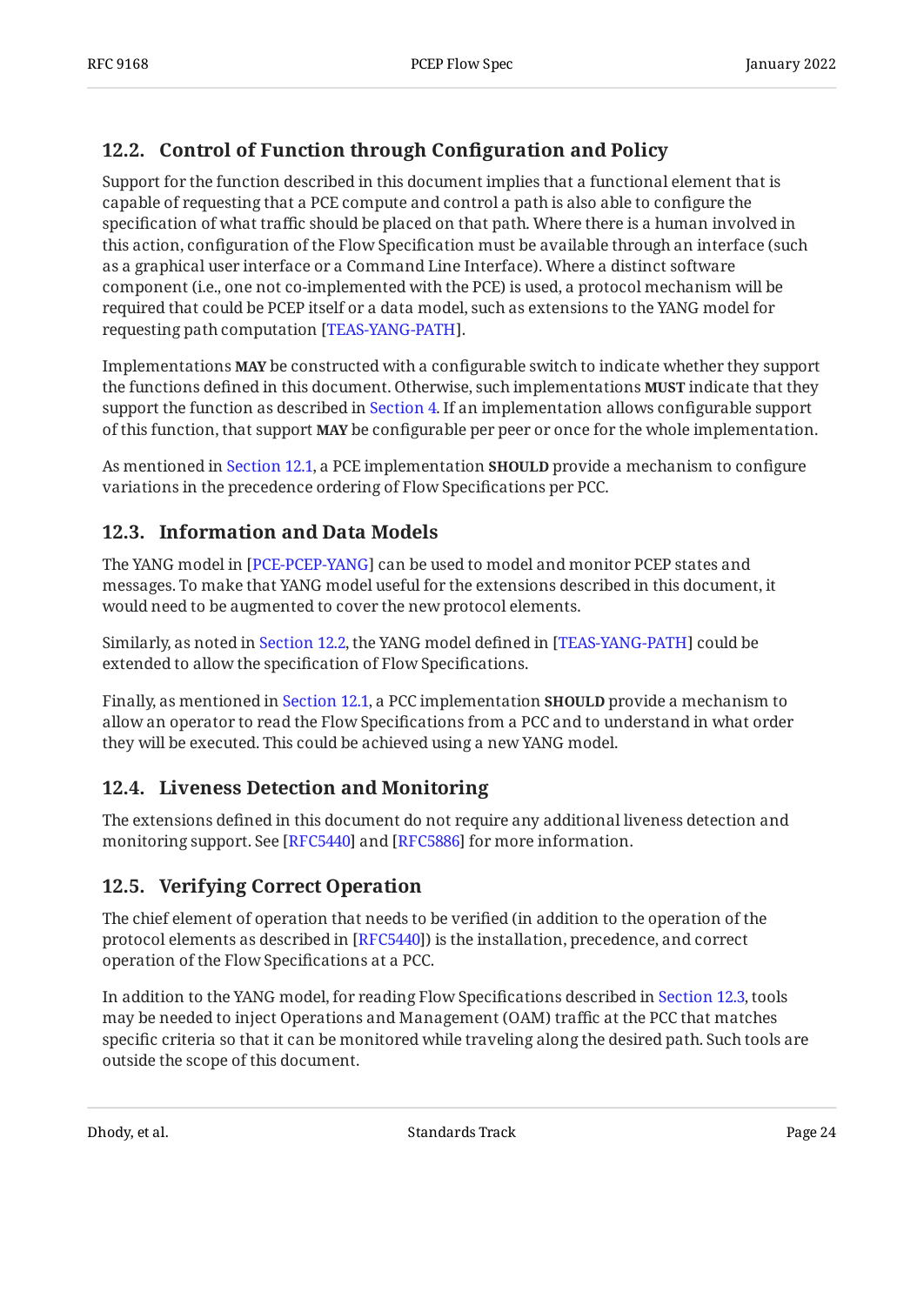### <span id="page-24-0"></span>**[12.6. Requirements for Other Protocols and Functional Components](#page-24-0)**

<span id="page-24-1"></span>This document places no requirements on other protocols or components.

### **[12.7. Impact on Network Operation](#page-24-1)**

The use of the features described in this document clearly have an important impact on network traffic since they cause traffic to be routed on specific paths in the network. However, in practice, these changes make no direct changes to the network operation because traffic is already placed on those paths using some pre-existing configuration mechanism. Thus, the significant change is the reduction in mechanisms that have to be applied rather than a change to how the traffic is passed through the network.

## <span id="page-24-3"></span><span id="page-24-2"></span>**[13. References](#page-24-2)**

#### **[13.1. Normative References](#page-24-3)**

- <span id="page-24-6"></span>**[RFC2119]** Bradner, S., "Key words for use in RFCs to Indicate Requirement Levels", BCP 14, RFC 2119, DOI 10.17487/RFC2119, March 1997, [<https://www.rfc-editor.org/info/](https://www.rfc-editor.org/info/rfc2119) . [rfc2119](https://www.rfc-editor.org/info/rfc2119)>
- <span id="page-24-9"></span>**[RFC4364]** Rosen, E. and Y. Rekhter, "BGP/MPLS IP Virtual Private Networks (VPNs)", RFC 4364, DOI 10.17487/RFC4364, February 2006, [<https://www.rfc-editor.org/info/](https://www.rfc-editor.org/info/rfc4364) . [rfc4364](https://www.rfc-editor.org/info/rfc4364)>
- <span id="page-24-8"></span>**[RFC4760]** Bates, T., Chandra, R., Katz, D., and Y. Rekhter, "Multiprotocol Extensions for BGP-4", RFC 4760, DOI 10.17487/RFC4760, January 2007, [<https://www.rfc-](https://www.rfc-editor.org/info/rfc4760). [editor.org/info/rfc4760](https://www.rfc-editor.org/info/rfc4760)>
- <span id="page-24-4"></span>**[RFC5440]** Vasseur, JP., Ed. and JL. Le Roux, Ed., "Path Computation Element (PCE) Communication Protocol (PCEP)", RFC 5440, DOI 10.17487/RFC5440, March 2009, . [<https://www.rfc-editor.org/info/rfc5440](https://www.rfc-editor.org/info/rfc5440)>
- <span id="page-24-10"></span>**[RFC5511]** , Farrel, A. "Routing Backus-Naur Form (RBNF): A Syntax Used to Form Encoding , , Rules in Various Routing Protocol Specifications" RFC 5511 DOI 10.17487/ RFC5511, April 2009, <https://www.rfc-editor.org/info/rfc5511>.
- <span id="page-24-7"></span>**[RFC8174]** Leiba, B., "Ambiguity of Uppercase vs Lowercase in RFC 2119 Key Words", BCP 14, RFC 8174, DOI 10.17487/RFC8174, May 2017, <[https://www.rfc-editor.org/info/](https://www.rfc-editor.org/info/rfc8174) . [rfc8174](https://www.rfc-editor.org/info/rfc8174)>
- <span id="page-24-5"></span>**[RFC8231]** Crabbe, E., Minei, I., Medved, J., and R. Varga, "Path Computation Element , , Communication Protocol (PCEP) Extensions for Stateful PCE" RFC 8231 DOI 10.17487/RFC8231, September 2017, <https://www.rfc-editor.org/info/rfc8231>.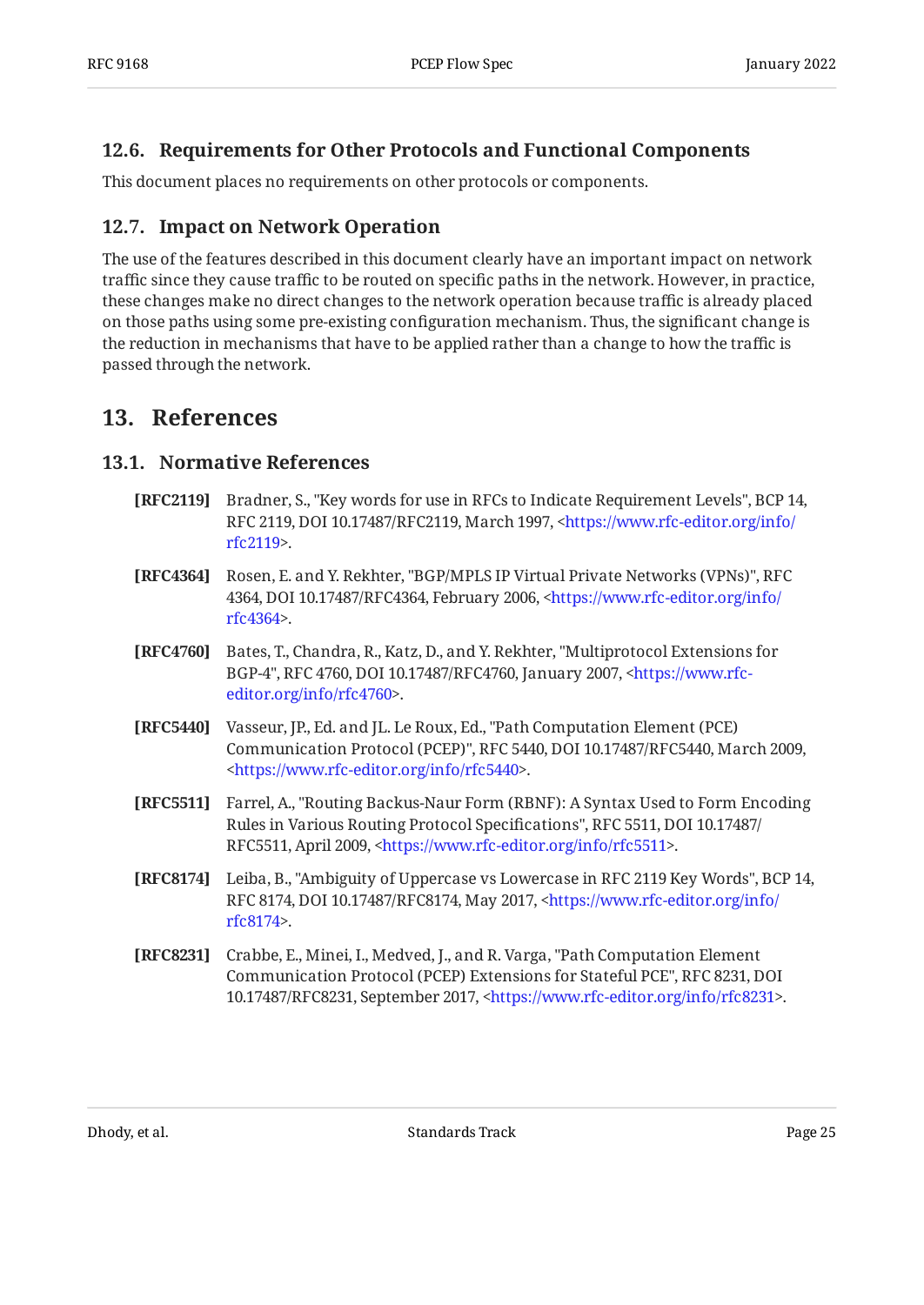<span id="page-25-5"></span>

| <b>[RFC8232]</b> Crabbe, E., Minei, I., Medved, J., Varga, R., Zhang, X., and D. Dhody, "Optimizations" |
|---------------------------------------------------------------------------------------------------------|
| of Label Switched Path State Synchronization Procedures for a Stateful PCE", RFC                        |
| 8232, DOI 10.17487/RFC8232, September 2017, <https: <="" info="" th="" www.rfc-editor.org=""></https:>  |
| rfc8232                                                                                                 |

- <span id="page-25-9"></span>**[RFC8253]** Lopez, D., Gonzalez de Dios, O., Wu, Q., and D. Dhody, "PCEPS: Usage of TLS to Protocol (PCEP)", RFC 8253, DOI 10.17487/RFC8253, October 2017, [<https://](https://www.rfc-editor.org/info/rfc8253) . [www.rfc-editor.org/info/rfc8253>](https://www.rfc-editor.org/info/rfc8253) Provide a Secure Transport for the Path Computation Element Communication
- <span id="page-25-2"></span>**[RFC8281]** Crabbe, E., Minei, I., Sivabalan, S., and R. Varga, "Path Computation Element Stateful PCE Model", RFC 8281, DOI 10.17487/RFC8281, December 2017, [<https://](https://www.rfc-editor.org/info/rfc8281) . [www.rfc-editor.org/info/rfc8281>](https://www.rfc-editor.org/info/rfc8281) Communication Protocol (PCEP) Extensions for PCE-Initiated LSP Setup in a
- <span id="page-25-3"></span>**[RFC8955]** Loibl, C., Hares, S., Raszuk, R., McPherson, D., and M. Bacher, "Dissemination of Flow Specification Rules", RFC 8955, DOI 10.17487/RFC8955, December 2020, . [<https://www.rfc-editor.org/info/rfc8955](https://www.rfc-editor.org/info/rfc8955)>
- <span id="page-25-7"></span>**[RFC8956]** Loibl, C., Ed., Raszuk, R., Ed., and S. Hares, Ed., "Dissemination of Flow Specification Rules for IPv6", RFC 8956, DOI 10.17487/RFC8956, December 2020, . [<https://www.rfc-editor.org/info/rfc8956](https://www.rfc-editor.org/info/rfc8956)>

#### <span id="page-25-0"></span>**[13.2. Informative References](#page-25-0)**

- <span id="page-25-8"></span>**[BGP-L2VPN]** Hao, W., Eastlake, D. E., Litkowski, S., and S. Zhuang, "BGP Dissemination of L2 Flow Specification Rules", Work in Progress, Internet-Draft, draft-ietf-idr-flowspec-l2vpn-18, 24 October 2021, [<https://datatracker.ietf.org/doc/html/draft-](https://datatracker.ietf.org/doc/html/draft-ietf-idr-flowspec-l2vpn-18). ietf-idr-fl[owspec-l2vpn-18>](https://datatracker.ietf.org/doc/html/draft-ietf-idr-flowspec-l2vpn-18)
- <span id="page-25-6"></span>**[NUMERIC-IDS-SEC]** Gont, F. and I. Arce, "Security Considerations for Transient Numeric Identifiers Employed in Network Protocols", Work in Progress, Internet-Draft, draft-gont-numeric-ids-sec-considerations-06, 5 December 2020, [<https://](https://datatracker.ietf.org/doc/html/draft-gont-numeric-ids-sec-considerations-06) . [datatracker.ietf.org/doc/html/draft-gont-numeric-ids-sec-considerations-06](https://datatracker.ietf.org/doc/html/draft-gont-numeric-ids-sec-considerations-06)>
- <span id="page-25-10"></span><span id="page-25-1"></span>**[PCE-PCEP-YANG]** Dhody, D., Hardwick, J., Beeram, V. P., and J. Tantsura, "A YANG Data Model for Path Computation Element Communications Protocol (PCEP)", Work in Progress, Internet-Draft, draft-ietf-pce-pcep-yang-17, 23 October 2021, [<https://](https://datatracker.ietf.org/doc/html/draft-ietf-pce-pcep-yang-17) . [datatracker.ietf.org/doc/html/draft-ietf-pce-pcep-yang-17>](https://datatracker.ietf.org/doc/html/draft-ietf-pce-pcep-yang-17)
	- **[RFC4655]** Farrel, A., Vasseur, J.-P., and J. Ash, "A Path Computation Element (PCE)-Based Architecture", RFC 4655, DOI 10.17487/RFC4655, August 2006, [<https://www.rfc-](https://www.rfc-editor.org/info/rfc4655). [editor.org/info/rfc4655](https://www.rfc-editor.org/info/rfc4655)>
	- **[RFC5088]** Le Roux, JL., Ed., Vasseur, JP., Ed., Ikejiri, Y., and R. Zhang, "OSPF Protocol Extensions for Path Computation Element (PCE) Discovery", RFC 5088, DOI 10.17487/RFC5088, January 2008, <https://www.rfc-editor.org/info/rfc5088>.

<span id="page-25-4"></span>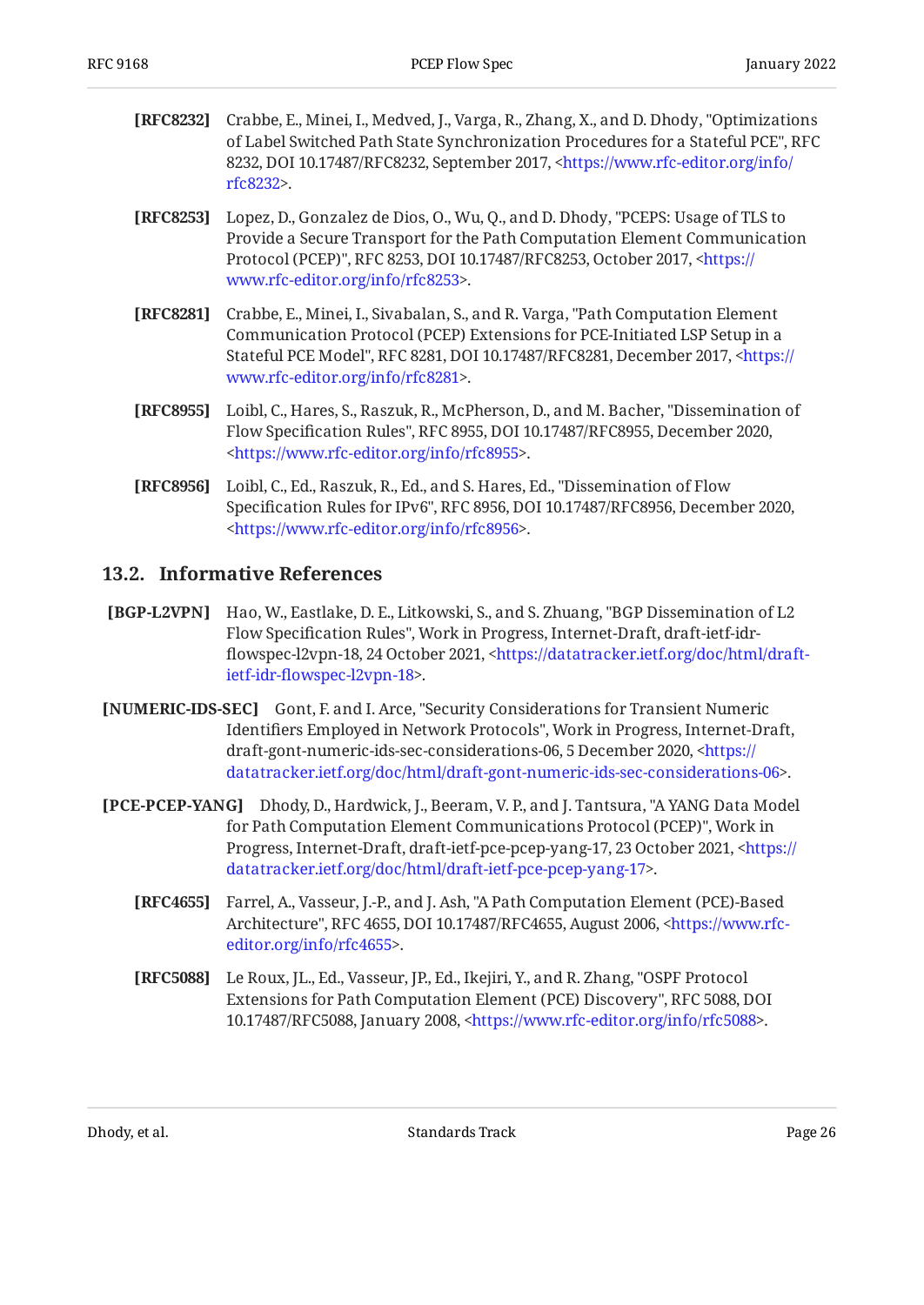<span id="page-26-9"></span><span id="page-26-7"></span><span id="page-26-6"></span><span id="page-26-4"></span>

| [RFC5089] | Le Roux, JL., Ed., Vasseur, JP., Ed., Ikejiri, Y., and R. Zhang, "IS-IS Protocol<br>Extensions for Path Computation Element (PCE) Discovery", RFC 5089, DOI<br>10.17487/RFC5089, January 2008, <https: info="" rfc5089="" www.rfc-editor.org="">.</https:>                                  |
|-----------|---------------------------------------------------------------------------------------------------------------------------------------------------------------------------------------------------------------------------------------------------------------------------------------------|
| [RFC5886] | Vasseur, JP., Ed., Le Roux, JL., and Y. Ikejiri, "A Set of Monitoring Tools for Path<br>Computation Element (PCE)-Based Architecture", RFC 5886, DOI 10.17487/<br>RFC5886, June 2010, <https: info="" rfc5886="" www.rfc-editor.org="">.</https:>                                           |
| [RFC6123] | Farrel, A., "Inclusion of Manageability Sections in Path Computation Element<br>(PCE) Working Group Drafts", RFC 6123, DOI 10.17487/RFC6123, February 2011,<br><https: info="" rfc6123="" www.rfc-editor.org="">.</https:>                                                                  |
| [RFC6952] | Jethanandani, M., Patel, K., and L. Zheng, "Analysis of BGP, LDP, PCEP, and MSDP<br>Issues According to the Keying and Authentication for Routing Protocols (KARP)<br>Design Guide", RFC 6952, DOI 10.17487/RFC6952, May 2013, <https: www.rfc-<br="">editor.org/info/rfc6952&gt;.</https:> |
| [RFC7399] | Farrel, A. and D. King, "Unanswered Questions in the Path Computation Element<br>Architecture", RFC 7399, DOI 10.17487/RFC7399, October 2014, <https: www.rfc-<br="">editor.org/info/rfc7399&gt;.</https:>                                                                                  |
| [RFC8126] | Cotton, M., Leiba, B., and T. Narten, "Guidelines for Writing an IANA<br>Considerations Section in RFCs", BCP 26, RFC 8126, DOI 10.17487/RFC8126, June<br>2017, <https: info="" rfc8126="" www.rfc-editor.org="">.</https:>                                                                 |
| [RFC8283] | Farrel, A., Ed., Zhao, Q., Ed., Li, Z., and C. Zhou, "An Architecture for Use of PCE and<br>the PCE Communication Protocol (PCEP) in a Network with Central Control". RFC                                                                                                                   |

- <span id="page-26-5"></span><span id="page-26-3"></span><span id="page-26-2"></span>, 8283, DOI 10.17487/RFC8283, December 2017, [<https://www.rfc-editor.org/info/](https://www.rfc-editor.org/info/rfc8283) . [rfc8283](https://www.rfc-editor.org/info/rfc8283)> the PCE Communication Protocol (PCEP) in a Network with Central Control", RFC
- <span id="page-26-1"></span>**[RFC8664]** Sivabalan, S., Filsfils, C., Tantsura, J., Henderickx, W., and J. Hardwick, "Path Routing", RFC 8664, DOI 10.17487/RFC8664, December 2019, [<https://www.rfc-](https://www.rfc-editor.org/info/rfc8664). [editor.org/info/rfc8664](https://www.rfc-editor.org/info/rfc8664)> Computation Element Communication Protocol (PCEP) Extensions for Segment
- <span id="page-26-8"></span>**[TEAS-YANG-PATH]** Busi, I., Belotti, S., Lopez, V., Sharma, A., and Y. Shi, "YANG Data Model for requesting Path Computation", Work in Progress, Internet-Draft, draft-ietf-teas-yang-path-computation-16, 6 September 2021, [<https://datatracker.ietf.org/doc/](https://datatracker.ietf.org/doc/html/draft-ietf-teas-yang-path-computation-16) . [html/draft-ietf-teas-yang-path-computation-16](https://datatracker.ietf.org/doc/html/draft-ietf-teas-yang-path-computation-16)>

## <span id="page-26-0"></span>**[Acknowledgements](#page-26-0)**

Thanks to Julian Lucek, Sudhir Cheruathur, Olivier Dugeon, Jayant Agarwal, Jeffrey Zhang, Acee Lindem, Vishnu Pavan Beeram, Julien Meuric, Deborah Brungard, Eric Vyncke, Erik Kline, Benjamin Kaduk, Martin Duke, Roman Danyliw, and Alvaro Retana for useful discussions and comments.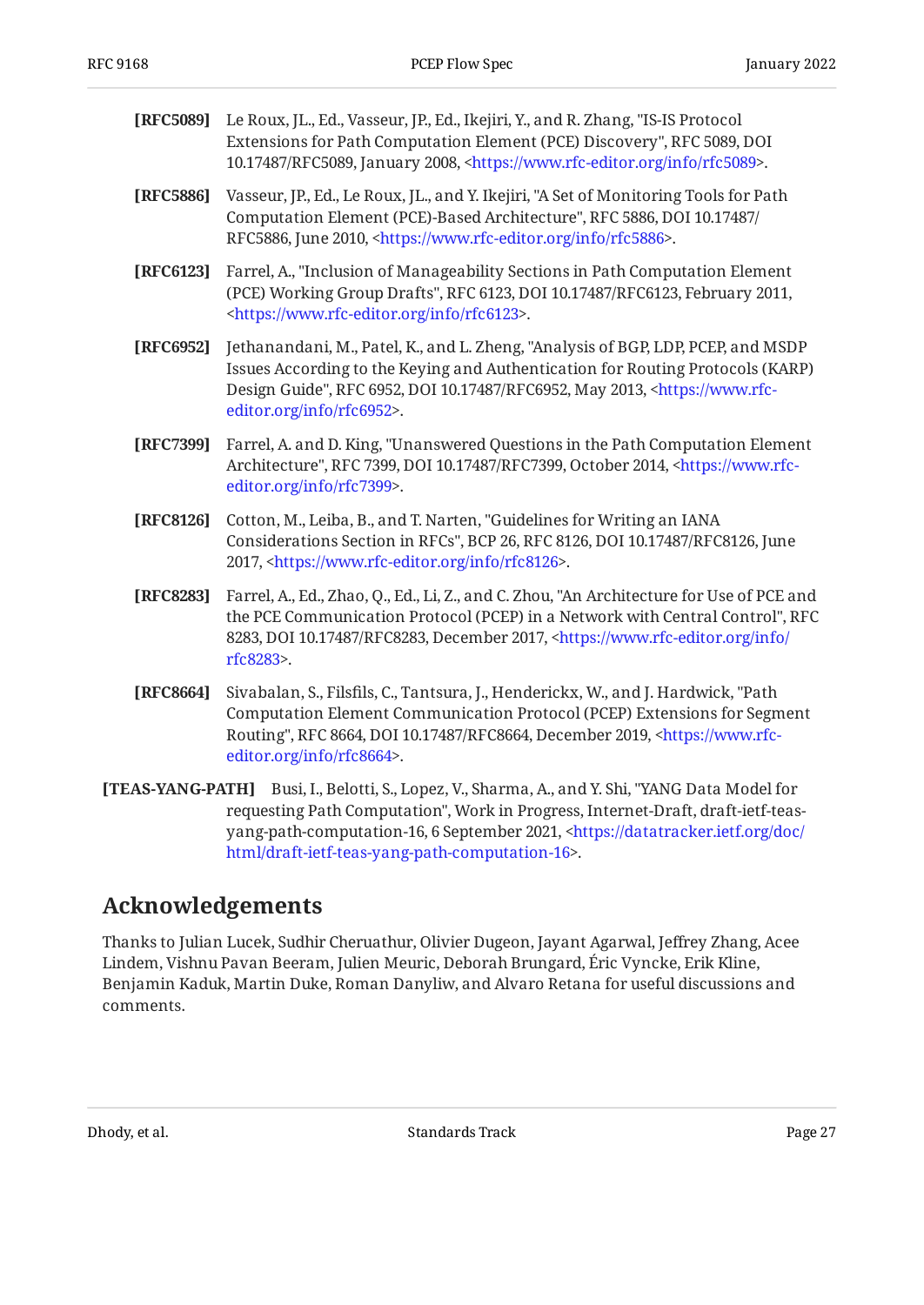## <span id="page-27-0"></span>**[Contributors](#page-27-0)**

#### **Shankara**

Huawei Technologies Divyashree Techno Park, Whitefield Bangalore 560066 Karnataka India Email: [shankara@huawei.com](mailto:shankara@huawei.com)

#### **Qiandeng Liang**

Huawei Technologies Yuhuatai District 101 Software Avenue, Nanjing, 210012 China Email: [liangqiandeng@huawei.com](mailto:liangqiandeng@huawei.com)

#### **Cyril Margaria**

Juniper Networks 200 Somerset Corporate Boulevard, Suite 4001 Bridgewater, NJ 08807 United States of America Email: [cmargaria@juniper.net](mailto:cmargaria@juniper.net)

#### **Colby Barth**

Juniper Networks 200 Somerset Corporate Boulevard, Suite 4001 Bridgewater, NJ 08807 United States of America Email: [cbarth@juniper.net](mailto:cbarth@juniper.net)

#### **Xia Chen**

Huawei Technologies Huawei Bld., No. 156 Beiqing Rd. Beijing, 100095 China Email: [jescia.chenxia@huawei.com](mailto:jescia.chenxia@huawei.com)

#### **Shunwan Zhuang**

Huawei Technologies Huawei Bld., No. 156 Beiqing Rd. Beijing, 100095 China Email: [zhuangshunwan@huawei.com](mailto:zhuangshunwan@huawei.com)